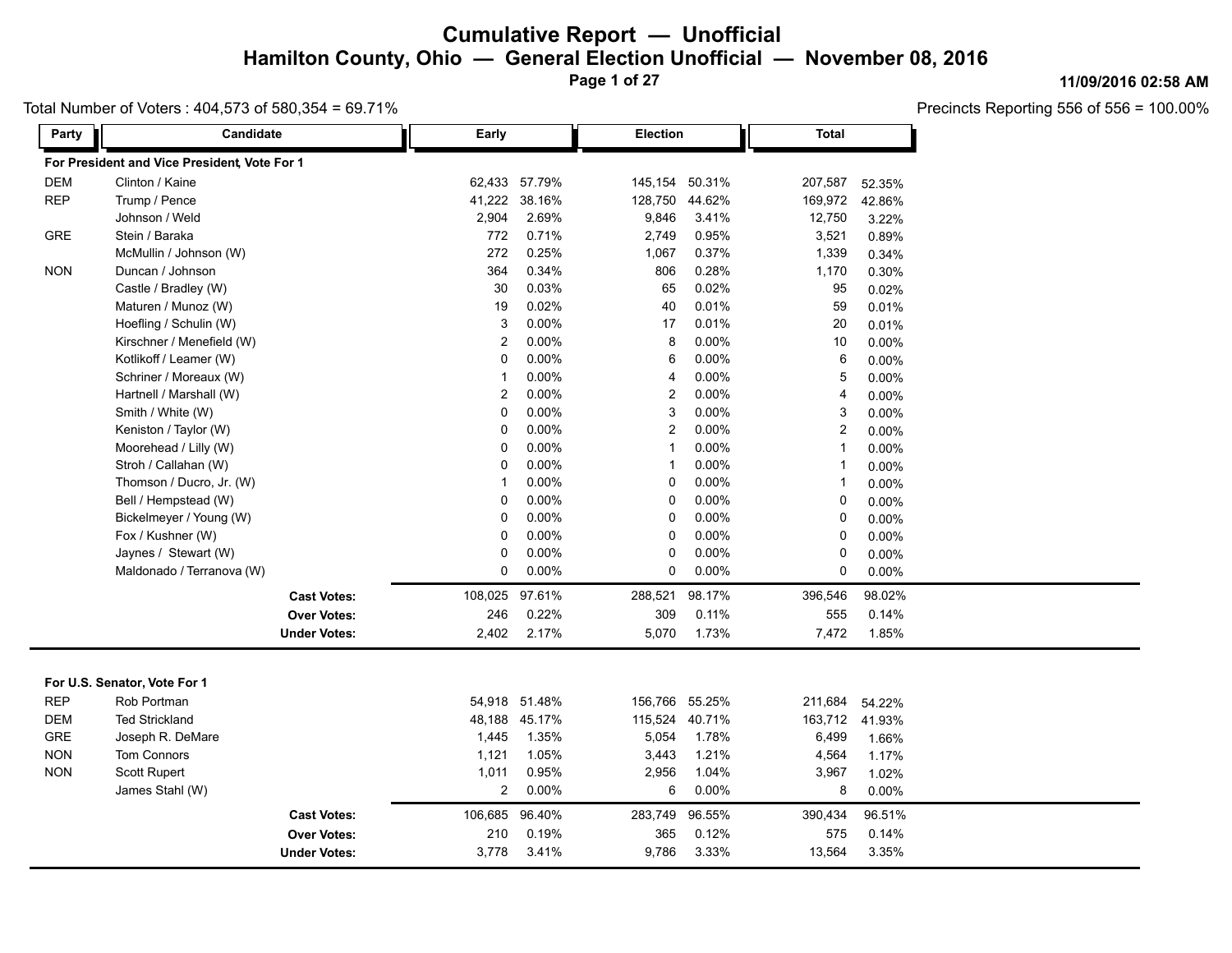**Page 2 of 27**

#### **11/09/2016 02:58 AM**

|                          |                                                             |                                                                 |                | Total Number of Voters: 404,573 of 580,354 = 69.71% |                                 |                                |                       |                          |                          |  |
|--------------------------|-------------------------------------------------------------|-----------------------------------------------------------------|----------------|-----------------------------------------------------|---------------------------------|--------------------------------|-----------------------|--------------------------|--------------------------|--|
| Party                    | Candidate                                                   |                                                                 |                | Early                                               |                                 | Election                       |                       | <b>Total</b>             |                          |  |
|                          | For Representative to Congress (First District), Vote For 1 |                                                                 |                |                                                     |                                 |                                |                       |                          |                          |  |
| <b>REP</b>               | Steve Chabot                                                |                                                                 |                |                                                     | 30,622 48.88%                   | 92,018 54.18%                  |                       | 122,640                  | 52.75%                   |  |
| <b>DEM</b>               | Michele Young                                               |                                                                 |                |                                                     | 31,992 51.07%                   | 77,748                         | 45.78%                | 109,740                  | 47.20%                   |  |
|                          | Sholom D. Keller (W)                                        |                                                                 |                | 31                                                  | 0.05%                           | 68                             | 0.04%                 | 99                       | 0.04%                    |  |
|                          | Kiumars G. Kiani (W)                                        |                                                                 |                | 0                                                   | $0.00\%$                        | 8                              | $0.00\%$              | 8                        | 0.00%                    |  |
|                          |                                                             | <b>Cast Votes:</b>                                              |                | 62,645                                              | 96.36%                          | 169,842                        | 96.22%                | 232,487                  | 96.26%                   |  |
|                          |                                                             | <b>Over Votes:</b>                                              |                | 34                                                  | 0.05%                           | 117                            | 0.07%                 | 151                      | 0.06%                    |  |
|                          |                                                             | <b>Under Votes:</b>                                             |                | 2,331                                               | 3.59%                           | 6,548                          | 3.71%                 | 8,879                    | 3.68%                    |  |
|                          |                                                             |                                                                 |                | <b>Precincts</b>                                    |                                 |                                | <b>Voters</b>         |                          |                          |  |
|                          |                                                             |                                                                 | Counted        | <b>Total</b>                                        | Percent                         | <b>Ballots</b>                 | <b>Registered</b>     | Percent                  |                          |  |
|                          |                                                             |                                                                 | 333            | 333                                                 | 100.00%                         | 241,517                        | 358,172               | 67.43%                   |                          |  |
|                          |                                                             |                                                                 |                |                                                     | 5.24%                           | 3,530                          | 3.22%                 |                          | 3.78%                    |  |
|                          |                                                             | <b>Cast Votes:</b><br><b>Over Votes:</b><br><b>Under Votes:</b> |                | 35<br>2,853                                         | 42,775 93.68%<br>0.08%<br>6.25% | 109,701 93.45%<br>77<br>7,615  | 0.07%<br>6.49%        | 152,476<br>112<br>10,468 | 93.51%<br>0.07%<br>6.42% |  |
|                          |                                                             |                                                                 |                |                                                     |                                 |                                |                       |                          |                          |  |
|                          |                                                             |                                                                 |                | <b>Precincts</b>                                    |                                 |                                | <b>Voters</b>         |                          |                          |  |
|                          |                                                             |                                                                 | Counted<br>223 | <b>Total</b>                                        | Percent<br>100.00%<br>223       | <b>Ballots</b><br>163,056      | Registered<br>222,182 | Percent<br>73.39%        |                          |  |
|                          | For State Senator (8th District), Vote For 1                |                                                                 |                |                                                     |                                 |                                |                       |                          |                          |  |
|                          | Lou Terhar<br>Mary Rose Lierman                             |                                                                 |                |                                                     | 25,964 61.50%<br>16,254 38.50%  | 78,212 63.81%<br>44,356 36.19% |                       | 104,176<br>60,610        | 63.22%<br>36.78%         |  |
|                          |                                                             | <b>Cast Votes:</b>                                              |                |                                                     | 42,218 91.97%                   | 122,568 91.46%                 |                       | 164,786                  | 91.59%                   |  |
|                          |                                                             | <b>Over Votes:</b>                                              |                | 20                                                  | 0.04%                           | 42                             | 0.03%                 | 62                       | 0.03%                    |  |
|                          |                                                             | <b>Under Votes:</b>                                             |                | 3,668                                               | 7.99%                           | 11,402                         | 8.51%                 | 15,070                   | 8.38%                    |  |
| <b>REP</b><br><b>DEM</b> |                                                             |                                                                 |                | <b>Precincts</b>                                    |                                 |                                | <b>Voters</b>         |                          |                          |  |
|                          |                                                             |                                                                 | Counted        | <b>Total</b>                                        | Percent                         | <b>Ballots</b>                 | Registered            | Percent                  |                          |  |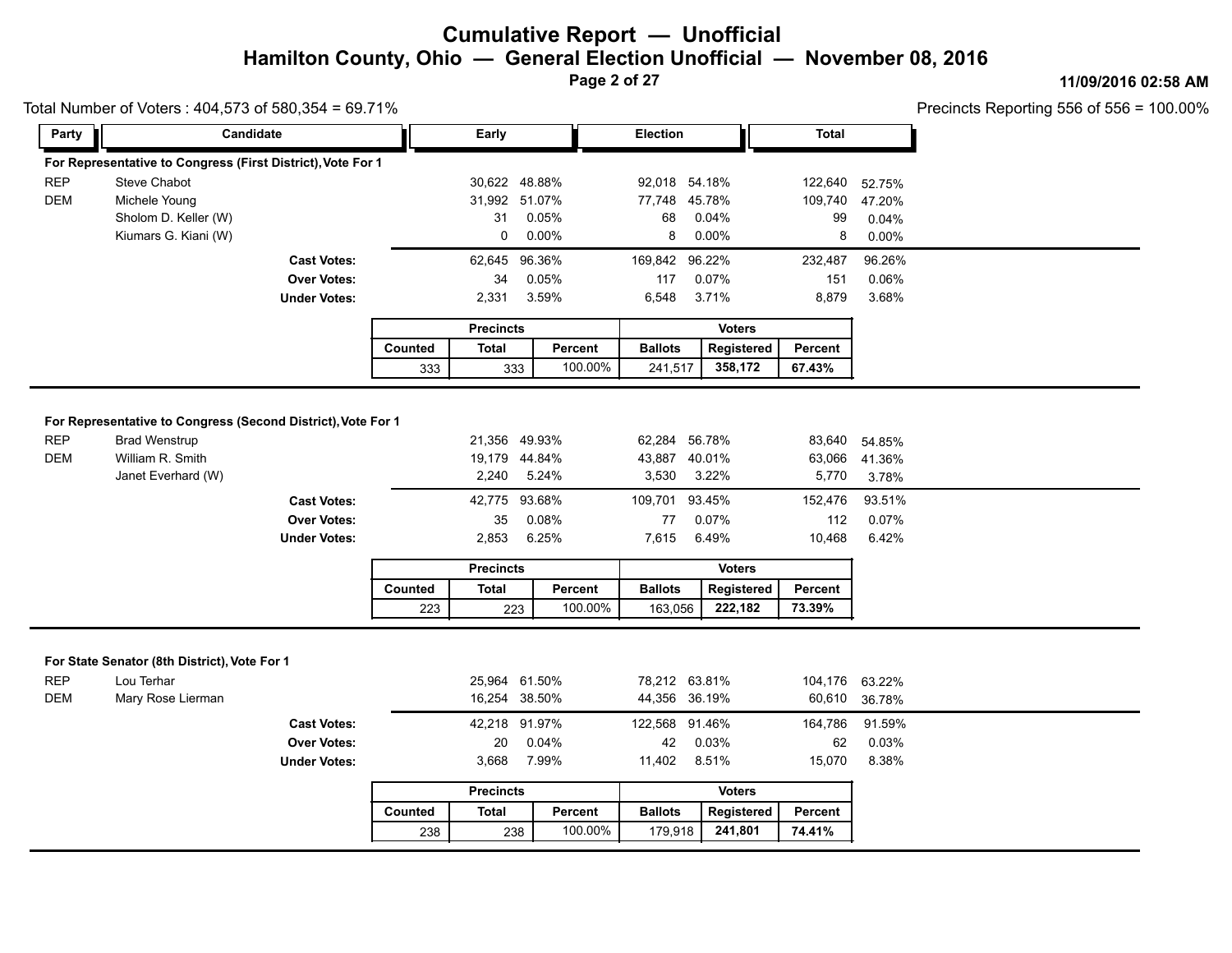**Page 3 of 27**

#### **11/09/2016 02:58 AM**

|                                                                                  | Total Number of Voters: 404,573 of 580,354 = 69.71%                           |                                           |         |                                               |          |                                                 |               | Precincts Reporting 556 of 556 = 100.00% |                                   |  |
|----------------------------------------------------------------------------------|-------------------------------------------------------------------------------|-------------------------------------------|---------|-----------------------------------------------|----------|-------------------------------------------------|---------------|------------------------------------------|-----------------------------------|--|
| Party                                                                            | Candidate                                                                     |                                           |         | Early                                         |          | <b>Election</b>                                 |               | <b>Total</b>                             |                                   |  |
|                                                                                  | For State Representative (27th District), Vote For 1                          |                                           |         |                                               |          |                                                 |               |                                          |                                   |  |
| <b>REP</b>                                                                       | Tom Brinkman, Jr.                                                             |                                           |         | 10,072 57.72%                                 |          | 29,653 67.03%                                   |               | 39,725                                   | 64.40%                            |  |
| <b>DEM</b>                                                                       | Joe Otis                                                                      |                                           |         | 7,377 42.28%                                  |          | 14,583 32.97%                                   |               | 21,960                                   | 35.60%                            |  |
|                                                                                  |                                                                               | <b>Cast Votes:</b>                        |         | 17,449 92.87%                                 |          | 44,236 92.58%                                   |               | 61,685                                   | 92.66%                            |  |
|                                                                                  |                                                                               | <b>Over Votes:</b>                        |         | 5                                             | 0.03%    | 18                                              | 0.04%         | 23                                       | 0.03%                             |  |
|                                                                                  |                                                                               | <b>Under Votes:</b>                       |         | 1,334                                         | 7.10%    | 3,527                                           | 7.38%         | 4,861                                    | 7.30%                             |  |
|                                                                                  |                                                                               |                                           |         | <b>Precincts</b>                              |          |                                                 | <b>Voters</b> |                                          |                                   |  |
|                                                                                  |                                                                               |                                           | Counted | <b>Total</b>                                  | Percent  | <b>Ballots</b>                                  | Registered    | Percent                                  |                                   |  |
|                                                                                  |                                                                               |                                           | 91      | 91                                            | 100.00%  | 66,569                                          | 86,017        | 77.39%                                   |                                   |  |
| For State Representative (28th District), Vote For 1<br><b>REP</b><br><b>DEM</b> | Jonathan Dever<br>Jessica Miranda                                             | <b>Cast Votes:</b>                        |         | 8,842 53.67%<br>7,632 46.33%<br>16,474 93.87% |          | 26,610 59.17%<br>18,363 40.83%<br>44,973 93.65% |               | 25,995<br>61,447                         | 35,452 57.70%<br>42.30%<br>93.71% |  |
|                                                                                  |                                                                               | <b>Over Votes:</b>                        |         | 8                                             | 0.05%    | 14                                              | 0.03%         | 22                                       | 0.03%                             |  |
|                                                                                  |                                                                               | <b>Under Votes:</b>                       |         | 1,067                                         | 6.08%    | 3,035                                           | 6.32%         | 4,102                                    | 6.26%                             |  |
|                                                                                  |                                                                               |                                           |         | <b>Precincts</b>                              |          |                                                 | <b>Voters</b> |                                          |                                   |  |
|                                                                                  |                                                                               |                                           | Counted | <b>Total</b>                                  | Percent  | <b>Ballots</b>                                  | Registered    | Percent                                  |                                   |  |
|                                                                                  |                                                                               |                                           | 91      | 91                                            | 100.00%  | 65,571                                          | 86,937        | 75.42%                                   |                                   |  |
| <b>REP</b>                                                                       | For State Representative (29th District), Vote For 1<br>Louis W. Blessing III |                                           |         | 8,726 100.00%                                 |          | 27,528 100.00%                                  |               |                                          | 36,254 100.00%                    |  |
|                                                                                  |                                                                               |                                           |         |                                               |          |                                                 |               |                                          |                                   |  |
|                                                                                  |                                                                               | <b>Cast Votes:</b>                        |         | 8,726 66.21%<br>$\mathbf 0$                   | $0.00\%$ | 27,528 65.55%<br>$\mathbf 0$                    | $0.00\%$      | 36,254                                   | 65.71%<br>$0.00\%$                |  |
|                                                                                  |                                                                               | <b>Over Votes:</b><br><b>Under Votes:</b> |         | 4,453 33.79%                                  |          | 14,466 34.45%                                   |               | 0<br>18,919                              | 34.29%                            |  |
|                                                                                  |                                                                               |                                           |         | <b>Precincts</b>                              |          |                                                 | <b>Voters</b> |                                          |                                   |  |
|                                                                                  |                                                                               |                                           | Counted | <b>Total</b>                                  | Percent  | <b>Ballots</b>                                  | Registered    | Percent                                  |                                   |  |
|                                                                                  |                                                                               |                                           |         |                                               |          |                                                 |               |                                          |                                   |  |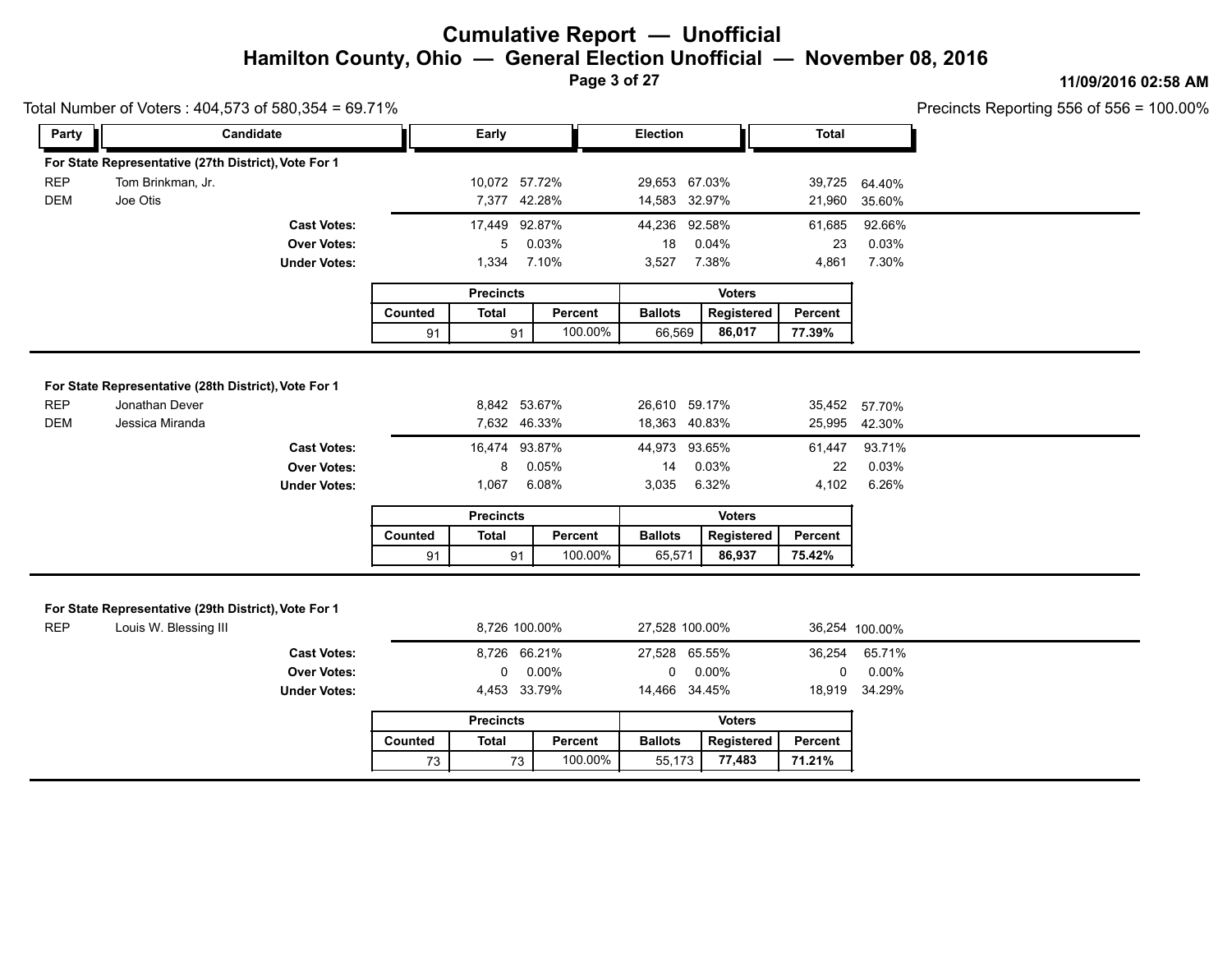**Page 4 of 27**

### **11/09/2016 02:58 AM**

|                          | Total Number of Voters: 404,573 of 580,354 = 69.71%                                            |                                                                 |                                               |                               |                                                |                               |                       |                          |                         | Precincts Reporting 556 of 556 = 100.00% |
|--------------------------|------------------------------------------------------------------------------------------------|-----------------------------------------------------------------|-----------------------------------------------|-------------------------------|------------------------------------------------|-------------------------------|-----------------------|--------------------------|-------------------------|------------------------------------------|
| Party                    | Candidate                                                                                      |                                                                 |                                               | Early                         |                                                | <b>Election</b>               |                       | <b>Total</b>             |                         |                                          |
|                          | For State Representative (30th District), Vote For 1                                           |                                                                 |                                               |                               |                                                |                               |                       |                          |                         |                                          |
| <b>REP</b>               | <b>Bill Seitz</b>                                                                              |                                                                 |                                               | 10,295 72.75%                 |                                                | 29,675 73.64%                 |                       |                          | 39,970 73.41%           |                                          |
| <b>DEM</b>               | Mark A. Childers                                                                               |                                                                 |                                               | 3,857 27.25%                  |                                                | 10,622 26.36%                 |                       | 14,479                   | 26.59%                  |                                          |
|                          |                                                                                                | <b>Cast Votes:</b>                                              |                                               | 14,152 93.24%                 |                                                | 40,297 91.59%                 |                       | 54,449                   | 92.02%                  |                                          |
|                          |                                                                                                | <b>Over Votes:</b>                                              |                                               | 0.03%<br>5                    |                                                | 15<br>0.03%                   |                       | 20                       | 0.03%                   |                                          |
|                          |                                                                                                | <b>Under Votes:</b>                                             |                                               | 1,021                         | 6.73%                                          | 3,684<br>8.37%<br>4,705       |                       |                          | 7.95%                   |                                          |
|                          |                                                                                                |                                                                 | <b>Precincts</b>                              |                               |                                                |                               |                       |                          |                         |                                          |
|                          |                                                                                                |                                                                 | Counted                                       | <b>Total</b>                  | Percent                                        | <b>Ballots</b>                | Registered            | Percent                  |                         |                                          |
|                          |                                                                                                |                                                                 | 74                                            | 74                            | 100.00%                                        | 59,174                        | 77,381                | 76.47%                   |                         |                                          |
|                          |                                                                                                | <b>Cast Votes:</b><br><b>Over Votes:</b><br><b>Under Votes:</b> | 14,091 93.19%<br>0.03%<br>4<br>6.79%<br>1,026 |                               | 34,854 91.61%<br>0.04%<br>14<br>8.36%<br>3,179 |                               | 48,945<br>18<br>4,205 | 92.06%<br>0.03%<br>7.91% |                         |                                          |
|                          |                                                                                                |                                                                 |                                               | <b>Precincts</b>              |                                                | <b>Voters</b>                 |                       |                          |                         |                                          |
|                          |                                                                                                |                                                                 | Counted                                       | Total                         | Percent                                        | <b>Ballots</b>                | Registered            | Percent                  |                         |                                          |
|                          |                                                                                                |                                                                 | 73                                            | 73                            | 100.00%                                        | 53,168                        | 82,958                | 64.09%                   |                         |                                          |
| <b>DEM</b><br><b>REP</b> | For State Representative (32nd District), Vote For 1<br>Catherine Ingram<br>Matthew H. Wahlert |                                                                 |                                               | 10,474 75.77%<br>3,350 24.23% |                                                | 25,106 76.62%<br>7,663 23.38% |                       | 35,580                   | 76.36%<br>11,013 23.64% |                                          |
|                          |                                                                                                | <b>Cast Votes:</b>                                              |                                               | 13,824 93.21%                 |                                                | 32,769 92.91%                 |                       | 46,593                   | 93.00%                  |                                          |
|                          |                                                                                                | <b>Over Votes:</b>                                              |                                               | $\mathbf{7}$                  | 0.05%                                          | 15                            | 0.04%                 | 22                       | 0.04%                   |                                          |
|                          |                                                                                                | <b>Under Votes:</b>                                             |                                               | 1,000                         | 6.74%                                          | 2,484                         | 7.04%                 | 3,484                    | 6.95%                   |                                          |
|                          |                                                                                                |                                                                 |                                               | <b>Precincts</b>              |                                                |                               | <b>Voters</b>         |                          |                         |                                          |
|                          |                                                                                                |                                                                 |                                               |                               |                                                |                               |                       |                          |                         |                                          |
|                          |                                                                                                |                                                                 | Counted                                       | <b>Total</b>                  | Percent                                        | <b>Ballots</b>                | Registered            | Percent                  |                         |                                          |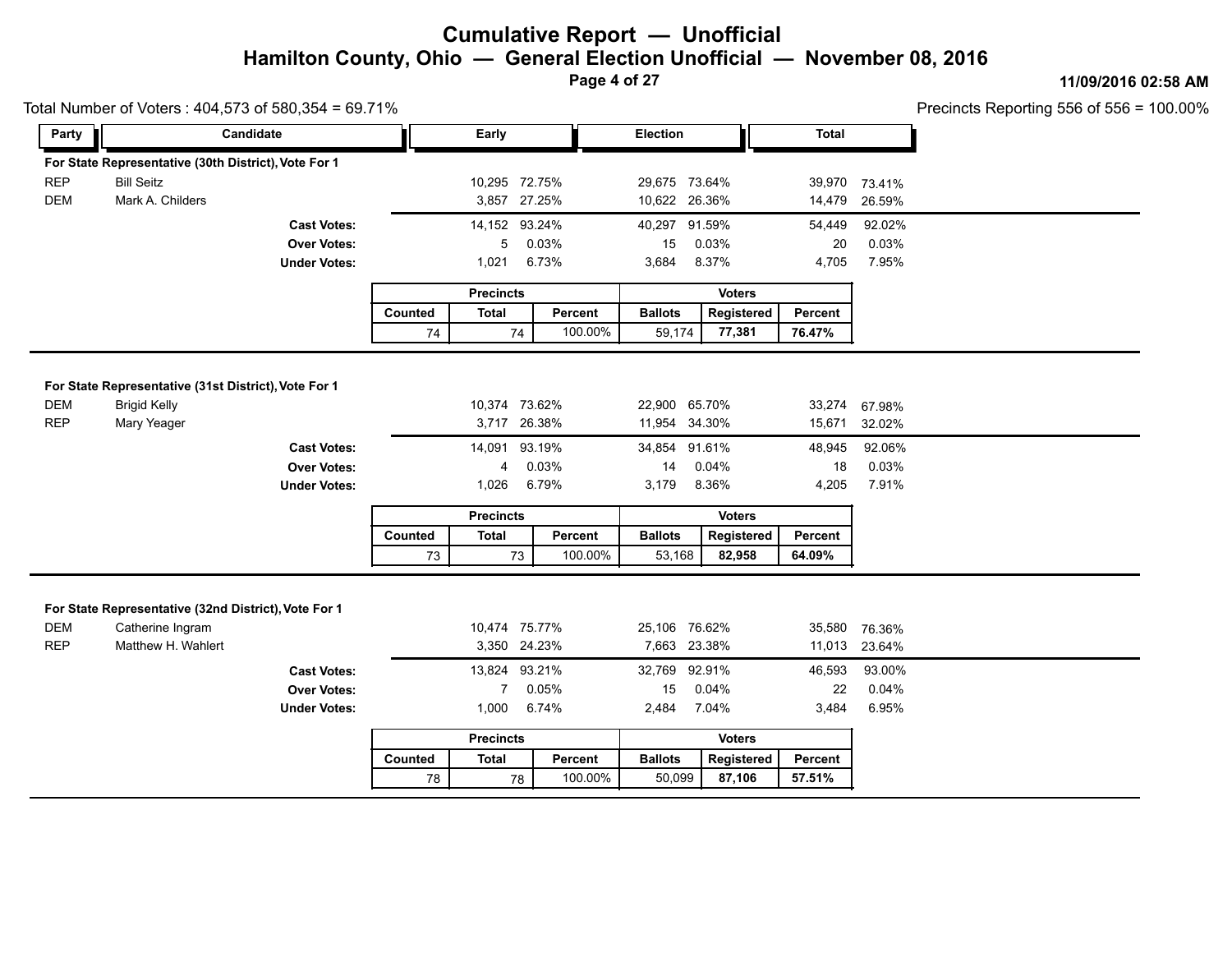**Page 5 of 27**

### **11/09/2016 02:58 AM**

|            | Total Number of Voters: 404,573 of 580,354 = 69.71%                                        |                                          |                  |                |              |               |                       |  |                  |                    | Precincts Reporting 556 of 556 = |  |
|------------|--------------------------------------------------------------------------------------------|------------------------------------------|------------------|----------------|--------------|---------------|-----------------------|--|------------------|--------------------|----------------------------------|--|
| Party      | Candidate                                                                                  |                                          |                  | Early          |              |               | Election              |  |                  | <b>Total</b>       |                                  |  |
|            | For State Representative (33rd District), Vote For 1                                       |                                          |                  |                |              |               |                       |  |                  |                    |                                  |  |
| <b>DEM</b> | Alicia Reece                                                                               |                                          |                  | 11,672 76.00%  |              |               | 26,721 71.96%         |  |                  | 38,393             | 73.14%                           |  |
| <b>REP</b> | David Miller                                                                               |                                          |                  |                | 3,685 24.00% |               | 10,411                |  | 28.04%           | 14,096             | 26.86%                           |  |
|            |                                                                                            | <b>Cast Votes:</b>                       |                  | 15,357 95.82%  |              |               | 37,132 95.72%         |  |                  | 52,489             | 95.75%                           |  |
|            |                                                                                            | <b>Over Votes:</b>                       |                  | 10             | 0.06%        |               | 11                    |  | 0.03%            | 21                 | 0.04%                            |  |
|            |                                                                                            | <b>Under Votes:</b>                      |                  | 660            | 4.12%        |               | 1,649                 |  | 4.25%            | 2,309              | 4.21%                            |  |
|            |                                                                                            |                                          | <b>Precincts</b> |                |              | <b>Voters</b> |                       |  |                  |                    |                                  |  |
|            |                                                                                            |                                          | Counted          | <b>Total</b>   | Percent      |               | <b>Ballots</b>        |  | Registered       | Percent            |                                  |  |
|            |                                                                                            |                                          | 76               |                | 76           | 100.00%       | 54,819                |  | 66.47%<br>82,472 |                    |                                  |  |
|            |                                                                                            | <b>Cast Votes:</b>                       |                  | 104,064 94.03% |              |               | 273,311 92.99%        |  |                  | 377,375            | 93.28%                           |  |
| <b>DEM</b> | For County Commissioner (Full term commencing 1-2-2017), Vote For 1<br><b>Todd Portune</b> |                                          |                  | 65,355 62.80%  |              |               | 153,962 56.33%        |  |                  | 219,317            | 58.12%                           |  |
| <b>REP</b> | Andrew S. Pappas                                                                           |                                          |                  | 38,709 37.20%  |              |               | 119,349 43.67%        |  |                  | 158,058            | 41.88%                           |  |
|            |                                                                                            |                                          |                  |                |              |               |                       |  |                  |                    |                                  |  |
|            |                                                                                            | <b>Over Votes:</b>                       |                  | 73             | 0.07%        |               | 196                   |  | 0.07%            | 269                | 0.07%                            |  |
|            |                                                                                            | <b>Under Votes:</b>                      |                  | 6,536          | 5.91%        |               | 20,393                |  | 6.94%            | 26,929             | 6.66%                            |  |
|            |                                                                                            |                                          |                  |                |              |               |                       |  |                  |                    |                                  |  |
| <b>DEM</b> | For County Commissioner (Full term commencing 1-3-2017), Vote For 1<br>Denise Driehaus     |                                          |                  | 56,997 54.61%  |              |               | 133,837 48.56%        |  |                  |                    |                                  |  |
| <b>REP</b> | Dennis Joseph Deters                                                                       |                                          |                  | 47,374 45.39%  |              |               | 141,748 51.44%        |  |                  | 190,834<br>189,122 | 50.23%<br>49.77%                 |  |
|            |                                                                                            |                                          |                  | 104,371 94.31% |              |               |                       |  |                  |                    |                                  |  |
|            |                                                                                            | <b>Cast Votes:</b><br><b>Over Votes:</b> |                  | 64             | 0.06%        |               | 275,585 93.77%<br>158 |  | 0.05%            | 379,956<br>222     | 93.92%<br>0.05%                  |  |
|            |                                                                                            | <b>Under Votes:</b>                      |                  | 6,238          | 5.64%        |               | 18,157                |  | 6.18%            | 24,395             | 6.03%                            |  |
|            |                                                                                            |                                          |                  |                |              |               |                       |  |                  |                    |                                  |  |
|            |                                                                                            |                                          |                  |                |              |               |                       |  |                  |                    |                                  |  |
|            | For Prosecuting Attorney, Vote For 1                                                       |                                          |                  |                |              |               |                       |  |                  |                    |                                  |  |
| <b>REP</b> | Joseph T. Deters                                                                           |                                          |                  | 54,326 52.32%  |              |               | 152,131 55.85%        |  |                  | 206,457            | 54.87%                           |  |
| <b>DEM</b> | Alan C. Triggs                                                                             |                                          |                  | 49,500 47.68%  |              |               | 120,281 44.15%        |  |                  | 169,781            | 45.13%                           |  |
|            |                                                                                            | <b>Cast Votes:</b>                       |                  | 103,826 93.81% |              |               | 272,412 92.69%        |  |                  | 376,238            | 93.00%                           |  |
|            |                                                                                            | <b>Over Votes:</b>                       |                  | 61             | 0.06%        |               | 147                   |  | 0.05%            | 208                | 0.05%                            |  |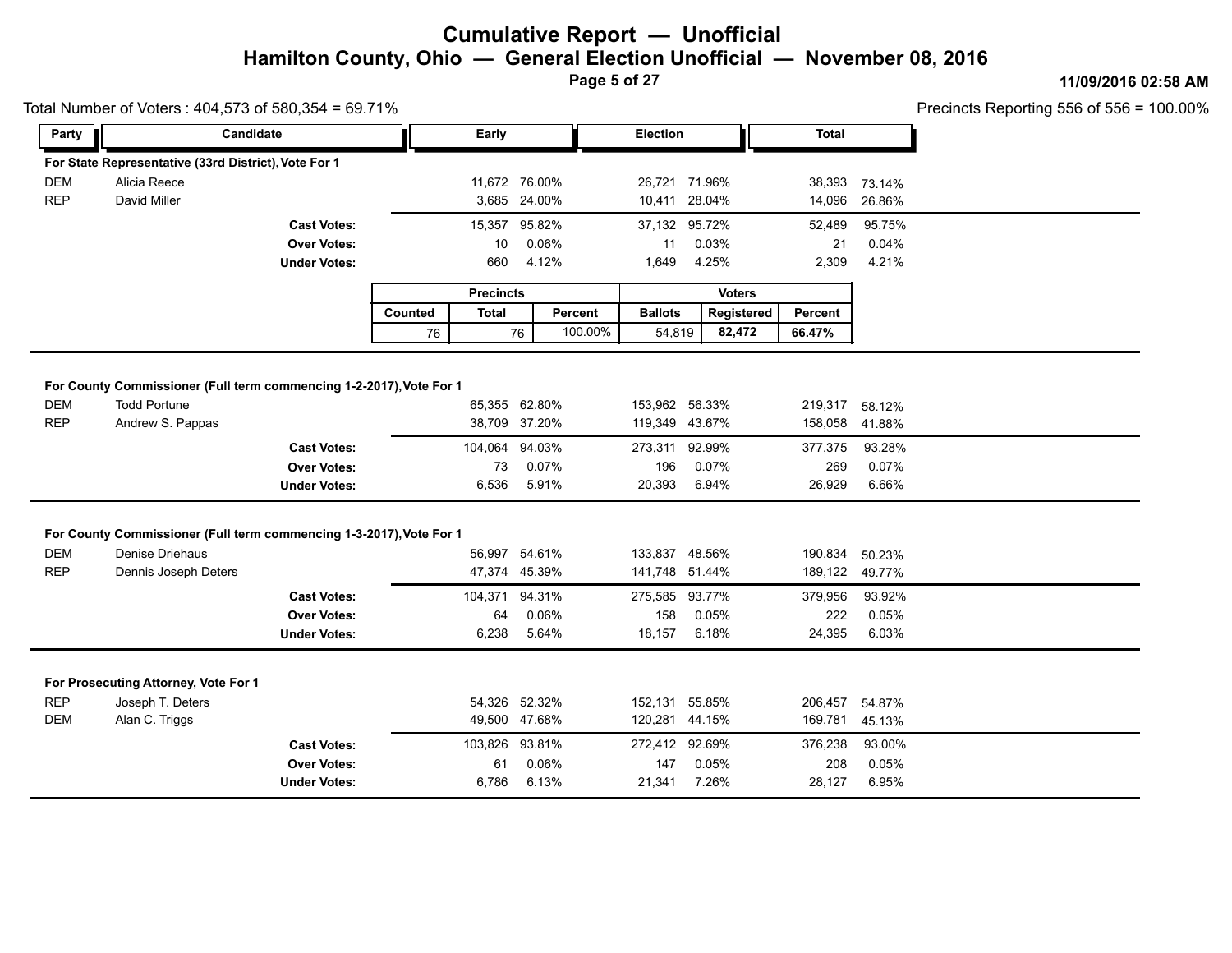**Page 6 of 27**

**11/09/2016 02:58 AM**

| Precincts Reporting 556 of 556 = $100.00\%$ |  |
|---------------------------------------------|--|
|---------------------------------------------|--|

|            | Total Number of Voters: 404,573 of 580,354 = 69.71%    |                                          |         |                |          |                 |              |                 | Precincts Reporting 556 of 556 = |
|------------|--------------------------------------------------------|------------------------------------------|---------|----------------|----------|-----------------|--------------|-----------------|----------------------------------|
| Party      |                                                        | Candidate                                | Early   |                | Election |                 | <b>Total</b> |                 |                                  |
|            | For Clerk of the Court of Common Pleas, Vote For 1     |                                          |         |                |          |                 |              |                 |                                  |
| <b>DEM</b> | <b>Aftab Pureval</b>                                   |                                          |         | 53,974 52.23%  |          | 142,578 52.10%  | 196,552      | 52.14%          |                                  |
| <b>REP</b> | <b>Tracy Winkler</b>                                   |                                          |         | 49,368 47.77%  |          | 131,063 47.90%  | 180,431      | 47.86%          |                                  |
|            |                                                        | <b>Cast Votes:</b>                       |         | 103,342 93.38% | 273,641  | 93.11%          | 376,983      | 93.18%          |                                  |
|            |                                                        | <b>Over Votes:</b>                       | 144     | 0.13%          | 344      | 0.12%           | 488          | 0.12%           |                                  |
|            |                                                        | <b>Under Votes:</b>                      | 7,187   | 6.49%          | 19,915   | 6.78%           | 27,102       | 6.70%           |                                  |
|            | For Sheriff, Vote For 1                                |                                          |         |                |          |                 |              |                 |                                  |
| <b>DEM</b> | Jim Neil                                               |                                          |         | 66,003 64.37%  |          | 164,275 60.43%  | 230,278      | 61.51%          |                                  |
| <b>REP</b> | Gary Lee                                               |                                          |         | 36,526 35.63%  |          | 107,590 39.57%  | 144,116      | 38.49%          |                                  |
|            |                                                        | <b>Cast Votes:</b>                       | 102,529 | 92.64%         | 271,865  | 92.50%          | 374,394      | 92.54%          |                                  |
|            |                                                        | <b>Over Votes:</b>                       | 88      | 0.08%          | 213      | 0.07%           | 301          | 0.07%           |                                  |
|            |                                                        | <b>Under Votes:</b>                      | 8,056   | 7.28%          | 21,822   | 7.42%           | 29,878       | 7.39%           |                                  |
|            |                                                        |                                          |         |                |          |                 |              |                 |                                  |
|            | For County Recorder, Vote For 1                        |                                          |         |                |          |                 |              |                 |                                  |
| <b>REP</b> | Norbert A. Nadel                                       |                                          |         | 47,856 47.08%  |          | 138,302 52.08%  | 186,158      | 50.69%          |                                  |
| <b>DEM</b> | <b>Wayne Coates</b>                                    |                                          | 53,800  | 52.92%         |          | 127,269 47.92%  | 181,069      | 49.31%          |                                  |
|            |                                                        | <b>Cast Votes:</b>                       |         | 101,656 91.85% | 265,571  | 90.36%          | 367,227      | 90.77%          |                                  |
|            |                                                        | <b>Over Votes:</b>                       | 79      | 0.07%          | 151      | 0.05%           | 230          | 0.06%           |                                  |
|            |                                                        | <b>Under Votes:</b>                      | 8,938   | 8.08%          | 28,178   | 9.59%           | 37,116       | 9.17%           |                                  |
|            | For County Treasurer, Vote For 1                       |                                          |         |                |          |                 |              |                 |                                  |
| <b>REP</b> | Robert A. Goering                                      |                                          |         | 53,949 52.73%  |          | 150,248 56.14%  | 204,197      | 55.20%          |                                  |
| <b>DEM</b> | Seth T. Walsh                                          |                                          |         | 48,365 47.27%  |          | 117,388 43.86%  | 165,753      | 44.80%          |                                  |
|            |                                                        | <b>Cast Votes:</b>                       |         | 102,314 92.45% |          | 267,636 91.06%  | 369,950      | 91.44%          |                                  |
|            |                                                        | <b>Over Votes:</b>                       | 69      | 0.06%          | 113      | 0.04%           | 182          | 0.04%           |                                  |
|            |                                                        | <b>Under Votes:</b>                      | 8,290   | 7.49%          | 26,151   | 8.90%           | 34,441       | 8.51%           |                                  |
|            |                                                        |                                          |         |                |          |                 |              |                 |                                  |
| <b>REP</b> | For County Engineer, Vote For 1<br>Theodore B. Hubbard |                                          |         | 62,083 100.00% |          | 174,606 100.00% |              | 236,689 100.00% |                                  |
|            |                                                        |                                          |         | 62,083 56.10%  |          | 174,606 59.41%  | 236,689      | 58.50%          |                                  |
|            |                                                        | <b>Cast Votes:</b><br><b>Over Votes:</b> | 0       | $0.00\%$       | 0        | 0.00%           | 0            | 0.00%           |                                  |
|            |                                                        | <b>Under Votes:</b>                      |         | 48,590 43.90%  |          | 119,294 40.59%  | 167,884      | 41.50%          |                                  |
|            |                                                        |                                          |         |                |          |                 |              |                 |                                  |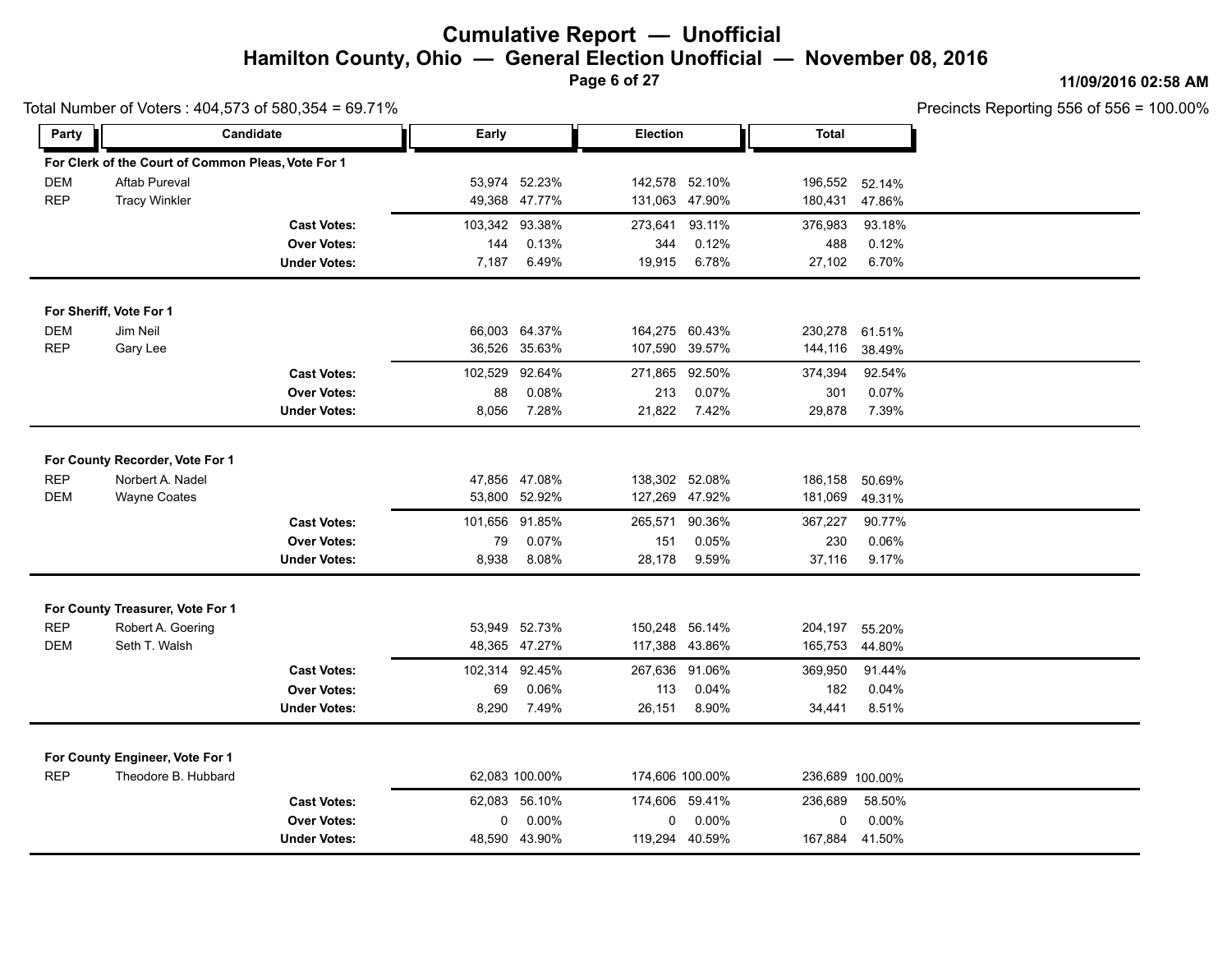**Page 7 of 27**

### **11/09/2016 02:58 AM**

|                         |                                                   |                                                                                        |                                                                                                                                                              |                                                                                                                                                                                                                                                                                                                                                                                                 |                                                                                                |                                                                                                                                                                                                                                                                                     |                                          | Precincts Reporting 556 of 556 = 100.00%                                                                                               |
|-------------------------|---------------------------------------------------|----------------------------------------------------------------------------------------|--------------------------------------------------------------------------------------------------------------------------------------------------------------|-------------------------------------------------------------------------------------------------------------------------------------------------------------------------------------------------------------------------------------------------------------------------------------------------------------------------------------------------------------------------------------------------|------------------------------------------------------------------------------------------------|-------------------------------------------------------------------------------------------------------------------------------------------------------------------------------------------------------------------------------------------------------------------------------------|------------------------------------------|----------------------------------------------------------------------------------------------------------------------------------------|
|                         |                                                   | Early                                                                                  |                                                                                                                                                              |                                                                                                                                                                                                                                                                                                                                                                                                 |                                                                                                | <b>Total</b>                                                                                                                                                                                                                                                                        |                                          |                                                                                                                                        |
| For Coroner, Vote For 1 |                                                   |                                                                                        |                                                                                                                                                              |                                                                                                                                                                                                                                                                                                                                                                                                 |                                                                                                |                                                                                                                                                                                                                                                                                     |                                          |                                                                                                                                        |
| Lakshmi Kode Sammarco   |                                                   |                                                                                        |                                                                                                                                                              |                                                                                                                                                                                                                                                                                                                                                                                                 |                                                                                                | 230,967                                                                                                                                                                                                                                                                             | 62.77%                                   |                                                                                                                                        |
| <b>Bret Bruder</b>      |                                                   |                                                                                        |                                                                                                                                                              |                                                                                                                                                                                                                                                                                                                                                                                                 |                                                                                                |                                                                                                                                                                                                                                                                                     | 37.23%                                   |                                                                                                                                        |
|                         | <b>Cast Votes:</b>                                |                                                                                        |                                                                                                                                                              | 265,885                                                                                                                                                                                                                                                                                                                                                                                         | 90.47%                                                                                         | 367,981                                                                                                                                                                                                                                                                             | 90.96%                                   |                                                                                                                                        |
|                         | <b>Over Votes:</b>                                | 61                                                                                     | 0.06%                                                                                                                                                        | 131                                                                                                                                                                                                                                                                                                                                                                                             | 0.04%                                                                                          | 192                                                                                                                                                                                                                                                                                 | 0.05%                                    |                                                                                                                                        |
|                         | <b>Under Votes:</b>                               |                                                                                        | 7.69%                                                                                                                                                        | 27,884                                                                                                                                                                                                                                                                                                                                                                                          | 9.49%                                                                                          | 36,400                                                                                                                                                                                                                                                                              | 9.00%                                    |                                                                                                                                        |
|                         |                                                   |                                                                                        |                                                                                                                                                              |                                                                                                                                                                                                                                                                                                                                                                                                 |                                                                                                |                                                                                                                                                                                                                                                                                     |                                          |                                                                                                                                        |
| Maureen O'Connor        |                                                   |                                                                                        |                                                                                                                                                              |                                                                                                                                                                                                                                                                                                                                                                                                 |                                                                                                |                                                                                                                                                                                                                                                                                     |                                          |                                                                                                                                        |
|                         | <b>Cast Votes:</b>                                |                                                                                        |                                                                                                                                                              |                                                                                                                                                                                                                                                                                                                                                                                                 |                                                                                                | 241,597                                                                                                                                                                                                                                                                             | 59.72%                                   |                                                                                                                                        |
|                         | <b>Over Votes:</b>                                |                                                                                        | $0.00\%$                                                                                                                                                     | 0                                                                                                                                                                                                                                                                                                                                                                                               | 0.00%                                                                                          | 0                                                                                                                                                                                                                                                                                   | 0.00%                                    |                                                                                                                                        |
|                         | <b>Under Votes:</b>                               |                                                                                        |                                                                                                                                                              |                                                                                                                                                                                                                                                                                                                                                                                                 |                                                                                                |                                                                                                                                                                                                                                                                                     |                                          |                                                                                                                                        |
|                         | <b>Cast Votes:</b><br><b>Over Votes:</b>          |                                                                                        | 0.08%                                                                                                                                                        | 180                                                                                                                                                                                                                                                                                                                                                                                             | 0.06%                                                                                          | 304,745<br>273                                                                                                                                                                                                                                                                      | 75.33%<br>0.07%                          |                                                                                                                                        |
|                         | <b>Under Votes:</b>                               |                                                                                        |                                                                                                                                                              |                                                                                                                                                                                                                                                                                                                                                                                                 |                                                                                                |                                                                                                                                                                                                                                                                                     |                                          |                                                                                                                                        |
|                         |                                                   |                                                                                        |                                                                                                                                                              |                                                                                                                                                                                                                                                                                                                                                                                                 |                                                                                                |                                                                                                                                                                                                                                                                                     |                                          |                                                                                                                                        |
| Pat DeWine              |                                                   |                                                                                        |                                                                                                                                                              |                                                                                                                                                                                                                                                                                                                                                                                                 |                                                                                                | 186,608                                                                                                                                                                                                                                                                             | 56.36%                                   |                                                                                                                                        |
| Cynthia Rice            |                                                   |                                                                                        |                                                                                                                                                              |                                                                                                                                                                                                                                                                                                                                                                                                 |                                                                                                |                                                                                                                                                                                                                                                                                     |                                          |                                                                                                                                        |
|                         | <b>Cast Votes:</b>                                |                                                                                        |                                                                                                                                                              | 238,329                                                                                                                                                                                                                                                                                                                                                                                         |                                                                                                | 331,085                                                                                                                                                                                                                                                                             | 81.84%                                   |                                                                                                                                        |
|                         | <b>Over Votes:</b>                                |                                                                                        | 0.07%                                                                                                                                                        | 194                                                                                                                                                                                                                                                                                                                                                                                             | 0.07%                                                                                          | 269                                                                                                                                                                                                                                                                                 | 0.07%                                    |                                                                                                                                        |
|                         | <b>Under Votes:</b>                               |                                                                                        |                                                                                                                                                              |                                                                                                                                                                                                                                                                                                                                                                                                 |                                                                                                |                                                                                                                                                                                                                                                                                     |                                          |                                                                                                                                        |
|                         |                                                   |                                                                                        |                                                                                                                                                              |                                                                                                                                                                                                                                                                                                                                                                                                 |                                                                                                |                                                                                                                                                                                                                                                                                     |                                          |                                                                                                                                        |
|                         |                                                   |                                                                                        |                                                                                                                                                              |                                                                                                                                                                                                                                                                                                                                                                                                 |                                                                                                |                                                                                                                                                                                                                                                                                     |                                          |                                                                                                                                        |
|                         |                                                   |                                                                                        |                                                                                                                                                              |                                                                                                                                                                                                                                                                                                                                                                                                 |                                                                                                |                                                                                                                                                                                                                                                                                     |                                          |                                                                                                                                        |
|                         |                                                   |                                                                                        |                                                                                                                                                              |                                                                                                                                                                                                                                                                                                                                                                                                 |                                                                                                |                                                                                                                                                                                                                                                                                     | 0.00%                                    |                                                                                                                                        |
|                         | <b>Over Votes:</b>                                | 0                                                                                      | 0.00%                                                                                                                                                        | 0                                                                                                                                                                                                                                                                                                                                                                                               | 0.00%                                                                                          | 0                                                                                                                                                                                                                                                                                   |                                          |                                                                                                                                        |
|                         | Pat Fischer<br>John P. O'Donnell<br>Beth A. Myers | Total Number of Voters: 404,573 of 580,354 = 69.71%<br>Candidate<br><b>Cast Votes:</b> | For Justice of the Supreme Court (Full term commencing 1-1-2017), Vote For 1<br>For Justice of the Supreme Court (Full term commencing 1-2-2017), Vote For 1 | 69,109 67.69%<br>32,987 32.31%<br>102,096 92.25%<br>8,516<br>For Chief Justice of the Supreme Court (Full term commencing 1-1-2017), Vote For 1<br>63,942 100.00%<br>63,942 57.78%<br>0<br>46,731 42.22%<br>45,676 52.74%<br>40,938 47.26%<br>86,614 78.26%<br>93<br>23,966 21.65%<br>47,495 51.20%<br>45,261 48.80%<br>92,756 83.81%<br>75<br>17,842 16.12%<br>57,978 100.00%<br>57,978 52.39% | For Judge of the Court of Appeals (First District) (Full term commencing 2-9-2017), Vote For 1 | <b>Election</b><br>161,858 60.88%<br>104,027 39.12%<br>177,655 100.00%<br>177,655 60.45%<br>116,245 39.55%<br>118,148 54.16%<br>99,983 45.84%<br>218,131 74.22%<br>75,589 25.72%<br>139,113 58.37%<br>99,216 41.63%<br>81.09%<br>55,377 18.84%<br>159,993 100.00%<br>159,993 54.44% | 137,014<br>163,824<br>140,921<br>217,971 | 241,597 100.00%<br>162,976 40.28%<br>53.76%<br>46.24%<br>99,555 24.61%<br>144,477 43.64%<br>73,219 18.10%<br>217,971 100.00%<br>53.88% |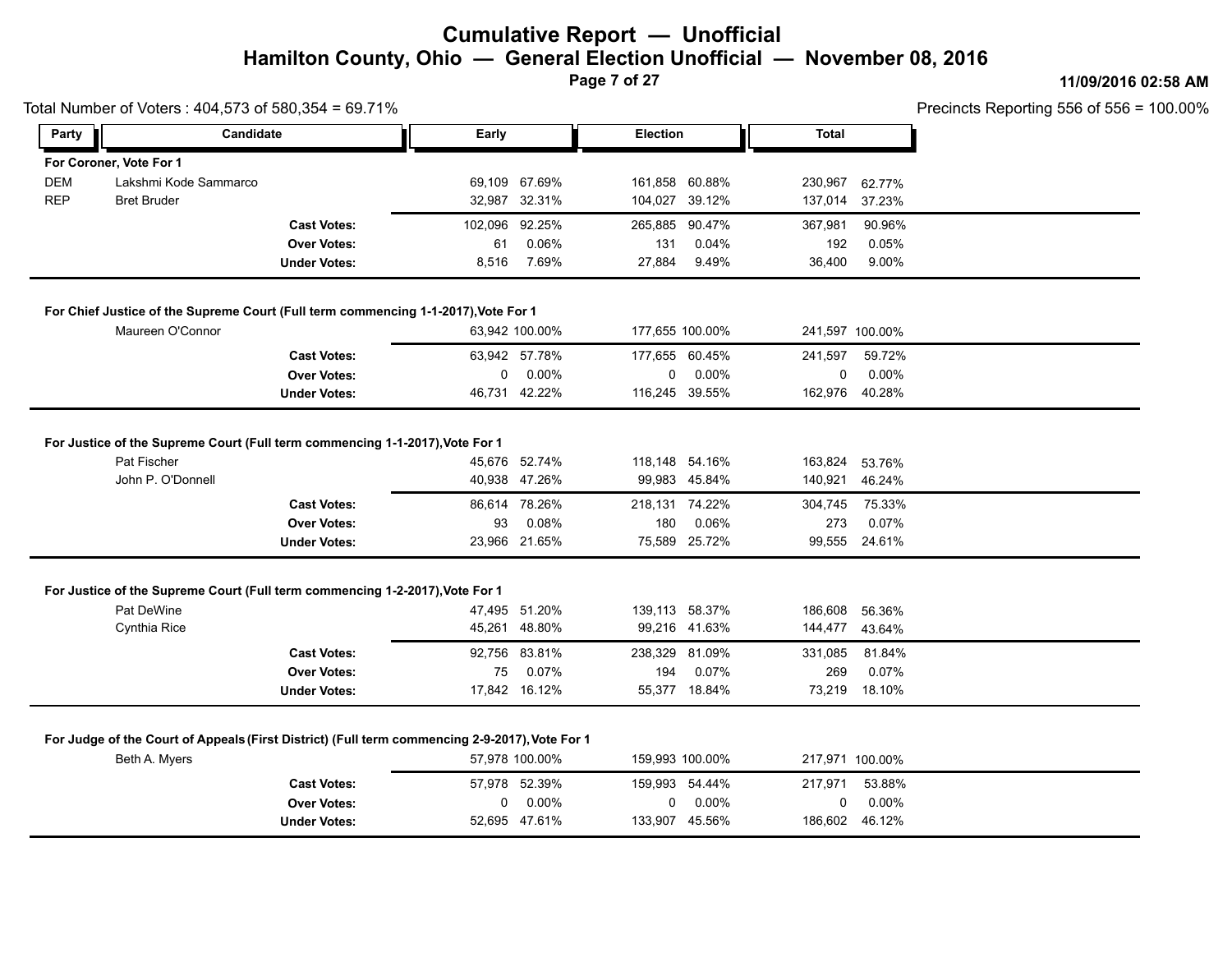**Page 8 of 27**

#### **11/09/2016 02:58 AM**

|                                   | Total Number of Voters: 404,573 of 580,354 = 69.71%                                                                              |       |                                                          |                       |                                                           |                                      |                                            | Precincts Reporting 556 of 556 = |
|-----------------------------------|----------------------------------------------------------------------------------------------------------------------------------|-------|----------------------------------------------------------|-----------------------|-----------------------------------------------------------|--------------------------------------|--------------------------------------------|----------------------------------|
| Party                             | Candidate                                                                                                                        | Early |                                                          | <b>Election</b>       |                                                           | <b>Total</b>                         |                                            |                                  |
|                                   | For Judge of the Court of Appeals (First District) (Unexpired term ending 2-9-2019), Vote For 1                                  |       |                                                          |                       |                                                           |                                      |                                            |                                  |
|                                   | Marilyn Zayas-Davis                                                                                                              |       | 46,105 53.27%                                            |                       | 105,271 49.08%                                            | 151,376                              | 50.28%                                     |                                  |
| Peter Stautberg                   |                                                                                                                                  |       | 40,438 46.73%                                            | 109,223 50.92%        |                                                           | 149,661                              | 49.72%                                     |                                  |
|                                   | <b>Cast Votes:</b>                                                                                                               |       | 86,543 78.20%                                            | 214,494 72.98%        |                                                           | 301,037                              | 74.41%                                     |                                  |
|                                   | <b>Over Votes:</b>                                                                                                               | 65    | 0.06%                                                    | 132                   | 0.04%                                                     | 197                                  | 0.05%                                      |                                  |
|                                   | <b>Under Votes:</b>                                                                                                              |       | 24,065 21.74%                                            |                       | 79,274 26.97%                                             |                                      | 103,339 25.54%                             |                                  |
|                                   | For Judge of the Court of Common Pleas (Full term commencing 1-2-2017), Vote For 1                                               |       |                                                          |                       |                                                           |                                      |                                            |                                  |
|                                   | Jody Marie Luebbers                                                                                                              |       | 64,055 100.00%                                           |                       | 159,027 100.00%                                           |                                      | 223,082 100.00%                            |                                  |
|                                   | <b>Cast Votes:</b>                                                                                                               |       | 64,055 57.88%                                            |                       | 159,027 54.11%                                            | 223,082                              | 55.14%                                     |                                  |
|                                   | <b>Over Votes:</b>                                                                                                               | 0     | $0.00\%$                                                 | 0                     | $0.00\%$                                                  | $\mathbf 0$                          | $0.00\%$                                   |                                  |
|                                   | <b>Under Votes:</b>                                                                                                              |       | 46,618 42.12%                                            |                       | 134,873 45.89%                                            |                                      | 181,491 44.86%                             |                                  |
| Darlene Rogers                    | <b>Cast Votes:</b><br><b>Over Votes:</b><br><b>Under Votes:</b>                                                                  | 82    | 44,490 50.24%<br>88,560 80.02%<br>0.07%<br>22,031 19.91% | 221,001 75.20%<br>136 | 104,211 47.15%<br>0.05%<br>72,763 24.76%                  | 148,701<br>309,561<br>218            | 48.04%<br>76.52%<br>0.05%<br>94,794 23.43% |                                  |
| Tom Heekin<br>Peter J. Stackpole  | For Judge of the Court of Common Pleas (Full term commencing 1-4-2017), Vote For 1                                               |       | 43,794 52.46%<br>39,686 47.54%                           |                       | 114,846 55.69%<br>91,361 44.31%                           | 158,640<br>131,047                   | 54.76%<br>45.24%                           |                                  |
|                                   |                                                                                                                                  |       |                                                          |                       |                                                           |                                      |                                            |                                  |
|                                   |                                                                                                                                  |       |                                                          |                       |                                                           |                                      |                                            |                                  |
|                                   | <b>Cast Votes:</b>                                                                                                               |       | 83,480 75.43%                                            | 206,207 70.16%        |                                                           | 289,687                              | 71.60%                                     |                                  |
|                                   |                                                                                                                                  |       |                                                          |                       |                                                           |                                      |                                            |                                  |
| Megan Shanahan<br>Alvertis Bishop | <b>Over Votes:</b><br><b>Under Votes:</b><br>For Judge of the Court of Common Pleas (Full term commencing 1-15-2017), Vote For 1 | 75    | 0.07%<br>27,118 24.50%<br>52,439 61.53%<br>32,791 38.47% | 107                   | 0.04%<br>87,586 29.80%<br>144,101 67.08%<br>70,719 32.92% | 182<br>114,704<br>196,540<br>103,510 | 0.04%<br>28.35%<br>65.50%<br>34.50%        |                                  |
|                                   | <b>Cast Votes:</b><br><b>Over Votes:</b>                                                                                         | 72    | 85,230 77.01%<br>0.07%                                   | 150                   | 214,820 73.09%<br>0.05%                                   | 300,050<br>222                       | 74.16%<br>0.05%                            |                                  |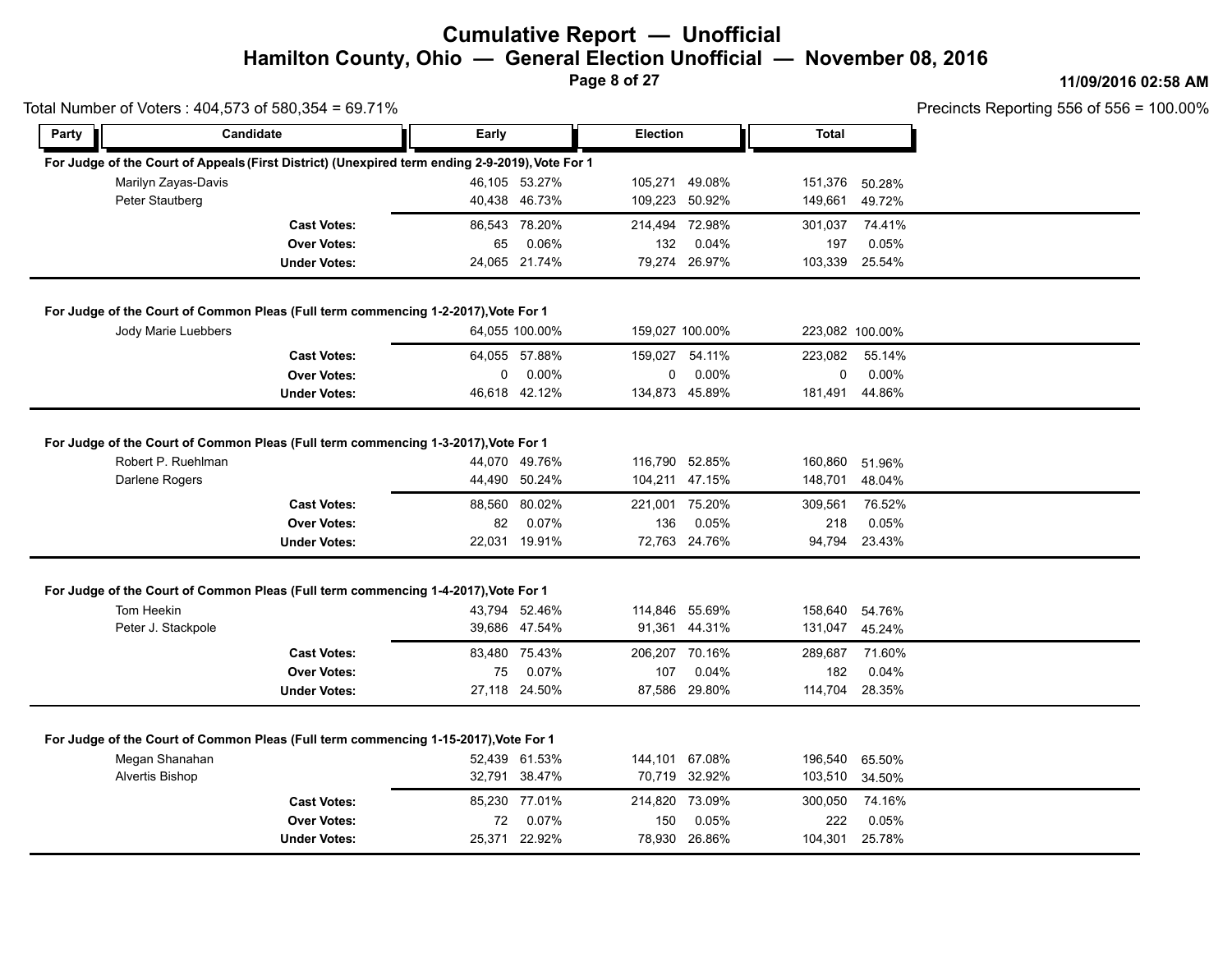**Page 9 of 27**

#### **11/09/2016 02:58 AM**

| Precincts Reporting 556 of 556 = $100.00\%$ |  |
|---------------------------------------------|--|
|---------------------------------------------|--|

|            | Total Number of Voters: 404,573 of 580,354 = 69.71%                                  |       |               |                 |               |                |                | Precincts Reporting 556 of 556 = |
|------------|--------------------------------------------------------------------------------------|-------|---------------|-----------------|---------------|----------------|----------------|----------------------------------|
| Party      | Candidate                                                                            | Early |               | <b>Election</b> |               | Total          |                |                                  |
|            | For Judge of the Court of Common Pleas (Unexpired term ending 3-31-2019), Vote For 1 |       |               |                 |               |                |                |                                  |
| Lisa Allen |                                                                                      |       | 45.168 52.78% | 120,539 56.26%  |               | 165,707 55.27% |                |                                  |
|            | Michael T. Mann                                                                      |       | 40.413 47.22% |                 | 93.698 43.74% |                | 134,111 44.73% |                                  |
|            | <b>Cast Votes:</b>                                                                   |       | 85.581 77.33% | 214.237 72.89%  |               | 299,818        | 74.11%         |                                  |
|            | <b>Over Votes:</b>                                                                   | 91    | 0.08%         | 206             | 0.07%         | 297            | 0.07%          |                                  |
|            | <b>Under Votes:</b>                                                                  |       | 25.001 22.59% |                 | 79.457 27.04% |                | 104.458 25.82% |                                  |

| Jon H. Sieve        | 55.102 100.00% | 153.976 100.00% |         | 209,078 100.00% |  |
|---------------------|----------------|-----------------|---------|-----------------|--|
| <b>Cast Votes:</b>  | 55,102 49.79%  | 153,976 52.39%  | 209,078 | 51.68%          |  |
| <b>Over Votes:</b>  | $0.00\%$       | $0.00\%$        |         | 0.00%           |  |
| <b>Under Votes:</b> | 55,571 50.21%  | 139,924 47.61%  | 195,495 | 48.32%          |  |

#### **For Judge of the Court of Common Pleas (Domestic Relations Division) (Full term commencing 1-16-17), Vote For 1**

| Susan Laker Tolbert | 56,840 100.00% | 156,974 100.00% | 213,814 100.00%   |  |
|---------------------|----------------|-----------------|-------------------|--|
| <b>Cast Votes:</b>  | 56.840 51.36%  | 156.974 53.41%  | 213.814<br>52.85% |  |
| <b>Over Votes:</b>  | $0.00\%$       | $0.00\%$        | $0.00\%$          |  |
| <b>Under Votes:</b> | 53,833 48.64%  | 136,926 46.59%  | 190,759 47.15%    |  |

#### **For Judge of the Court of Common Pleas (Juvenile Division) (Full term commencing 1-1-17), Vote For 1**

| Melissa Powers   |                     |    | 48,170 56.02% |                | 127,876 59.46% | 176,046 | 58.48%         |  |
|------------------|---------------------|----|---------------|----------------|----------------|---------|----------------|--|
| Darrell D. Payne |                     |    | 37,819 43.98% |                | 87,195 40.54%  |         | 125,014 41.52% |  |
|                  | <b>Cast Votes:</b>  |    | 85,989 77.70% | 215,071 73.18% |                | 301,060 | 74.41%         |  |
|                  | <b>Over Votes:</b>  | 77 | 0.07%         | 155            | 0.05%          | 232     | 0.06%          |  |
|                  | <b>Under Votes:</b> |    | 24,607 22.23% |                | 78,674 26.77%  | 103,281 | 25.53%         |  |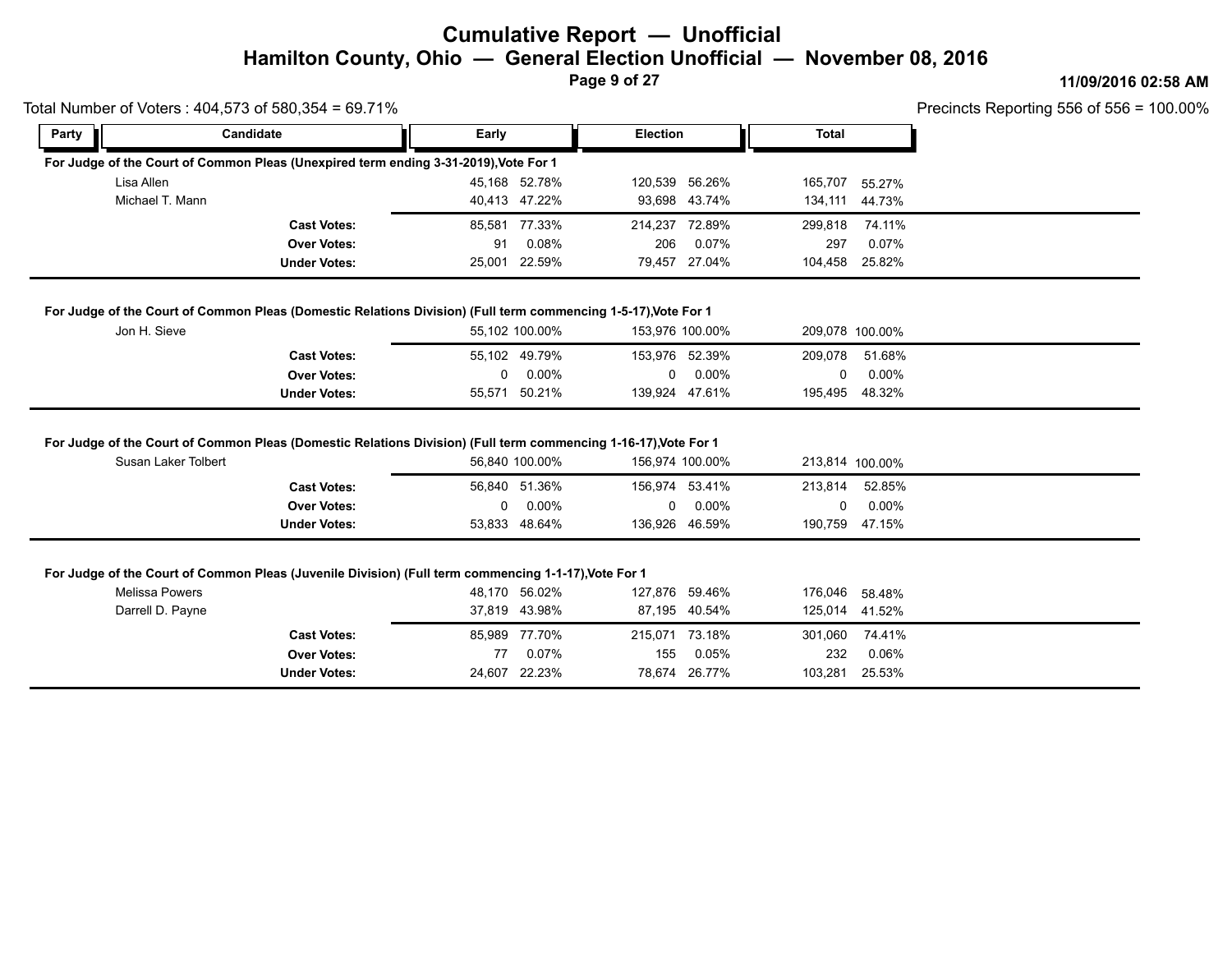**Page 10 of 27**

#### **11/09/2016 02:58 AM**

| Total Number of Voters: 404,573 of 580,354 = 69.71% |                                                                                                               |              |                                |                    |                            |                     |                   |              | Precincts Reporting 556 of 556 = 2 |
|-----------------------------------------------------|---------------------------------------------------------------------------------------------------------------|--------------|--------------------------------|--------------------|----------------------------|---------------------|-------------------|--------------|------------------------------------|
| Party                                               | Candidate                                                                                                     |              | Early                          |                    | Election                   |                     | Total             |              |                                    |
|                                                     | 1 PROPOSED CHARTER REVISION CITY OF BLUE ASH, Vote For 1                                                      |              |                                |                    |                            |                     |                   |              |                                    |
| <b>YES</b>                                          |                                                                                                               |              | 1,175 70.57%                   |                    | 2,756 67.97%               |                     |                   | 3,931 68.72% |                                    |
| <b>NO</b>                                           |                                                                                                               |              | 490 29.43%                     |                    | 1,299 32.03%               |                     | 1,789             | 31.28%       |                                    |
|                                                     | <b>Cast Votes:</b>                                                                                            |              | 1,665 84.60%                   |                    | 4,055 79.93%               |                     | 5,720             | 81.24%       |                                    |
|                                                     | <b>Over Votes:</b>                                                                                            |              | $\mathbf{1}$                   | 0.05%              | 3 <sup>1</sup>             | 0.06%               | 4                 | 0.06%        |                                    |
|                                                     | <b>Under Votes:</b>                                                                                           |              | 302 15.35%                     |                    | 1,015 20.01%               |                     |                   | 1,317 18.70% |                                    |
|                                                     |                                                                                                               |              | <b>Precincts</b>               |                    |                            | <b>Voters</b>       |                   |              |                                    |
|                                                     |                                                                                                               | Counted      | <b>Total</b>                   | Percent            | <b>Ballots</b>             | Registered          | Percent           |              |                                    |
|                                                     |                                                                                                               | 10           | 10                             | 100.00%            | 7,041                      | 9,170               | 76.78%            |              |                                    |
|                                                     |                                                                                                               |              |                                |                    |                            |                     |                   |              |                                    |
|                                                     | 2 PARTICULAR PREMISES LOCAL OPTION JUDGMENT ENTRY GINGERS BAR AND LOUNGE INC. PRECINCT CINTI 22-A, Vote For 1 |              |                                |                    |                            |                     |                   |              |                                    |
| <b>NO</b>                                           |                                                                                                               |              | 139 65.57%                     |                    | 309 55.08%                 |                     |                   | 448 57.96%   |                                    |
| <b>YES</b>                                          |                                                                                                               |              | 73 34.43%                      |                    | 252 44.92%                 |                     | 325               | 42.04%       |                                    |
|                                                     | <b>Cast Votes:</b>                                                                                            |              | 212 90.99%                     |                    | 561 91.82%                 |                     | 773               | 91.59%       |                                    |
|                                                     | <b>Over Votes:</b>                                                                                            |              | 0                              | 0.00%              | 0                          | 0.00%               | $\mathbf 0$       | 0.00%        |                                    |
|                                                     | <b>Under Votes:</b>                                                                                           |              | 21                             | 9.01%              | 50                         | 8.18%               | 71                | 8.41%        |                                    |
|                                                     |                                                                                                               |              |                                |                    |                            | <b>Voters</b>       |                   |              |                                    |
|                                                     |                                                                                                               |              | <b>Precincts</b>               |                    |                            |                     |                   |              |                                    |
|                                                     |                                                                                                               | Counted      | <b>Total</b>                   | Percent            | <b>Ballots</b>             | Registered          | Percent           |              |                                    |
|                                                     |                                                                                                               |              |                                |                    |                            |                     |                   |              |                                    |
|                                                     |                                                                                                               | 1            | $\mathbf{1}$                   | 100.00%            | 844                        | 1,390               | 60.72%            |              |                                    |
|                                                     | 3 PROPOSED TAX LEVY (ADDITIONAL) CITY OF DEER PARK, Vote For 1                                                |              |                                |                    |                            |                     |                   |              |                                    |
|                                                     | FOR THE TAX LEVY<br>AGAINST THE TAX LEVY                                                                      |              | 361 59.87%<br>242 40.13%       |                    | 1,372 63.75%<br>780 36.25% |                     |                   | 1,733 62.90% |                                    |
|                                                     |                                                                                                               |              |                                |                    |                            |                     | 1,022             | 37.10%       |                                    |
|                                                     | <b>Cast Votes:</b>                                                                                            |              | 603 94.37%                     |                    | 2,152 96.24%               |                     | 2,755             | 95.83%       |                                    |
|                                                     | <b>Over Votes:</b><br><b>Under Votes:</b>                                                                     |              | 1<br>35                        | 0.16%              | $\overline{4}$<br>80       | 0.18%               | 5                 | 0.17%        |                                    |
|                                                     |                                                                                                               |              |                                | 5.48%              |                            | 3.58%               | 115               | 4.00%        |                                    |
|                                                     |                                                                                                               |              | <b>Precincts</b>               |                    |                            | <b>Voters</b>       |                   |              |                                    |
|                                                     |                                                                                                               | Counted<br>4 | <b>Total</b><br>$\overline{4}$ | Percent<br>100.00% | <b>Ballots</b><br>2,875    | Registered<br>3,921 | Percent<br>73.32% |              |                                    |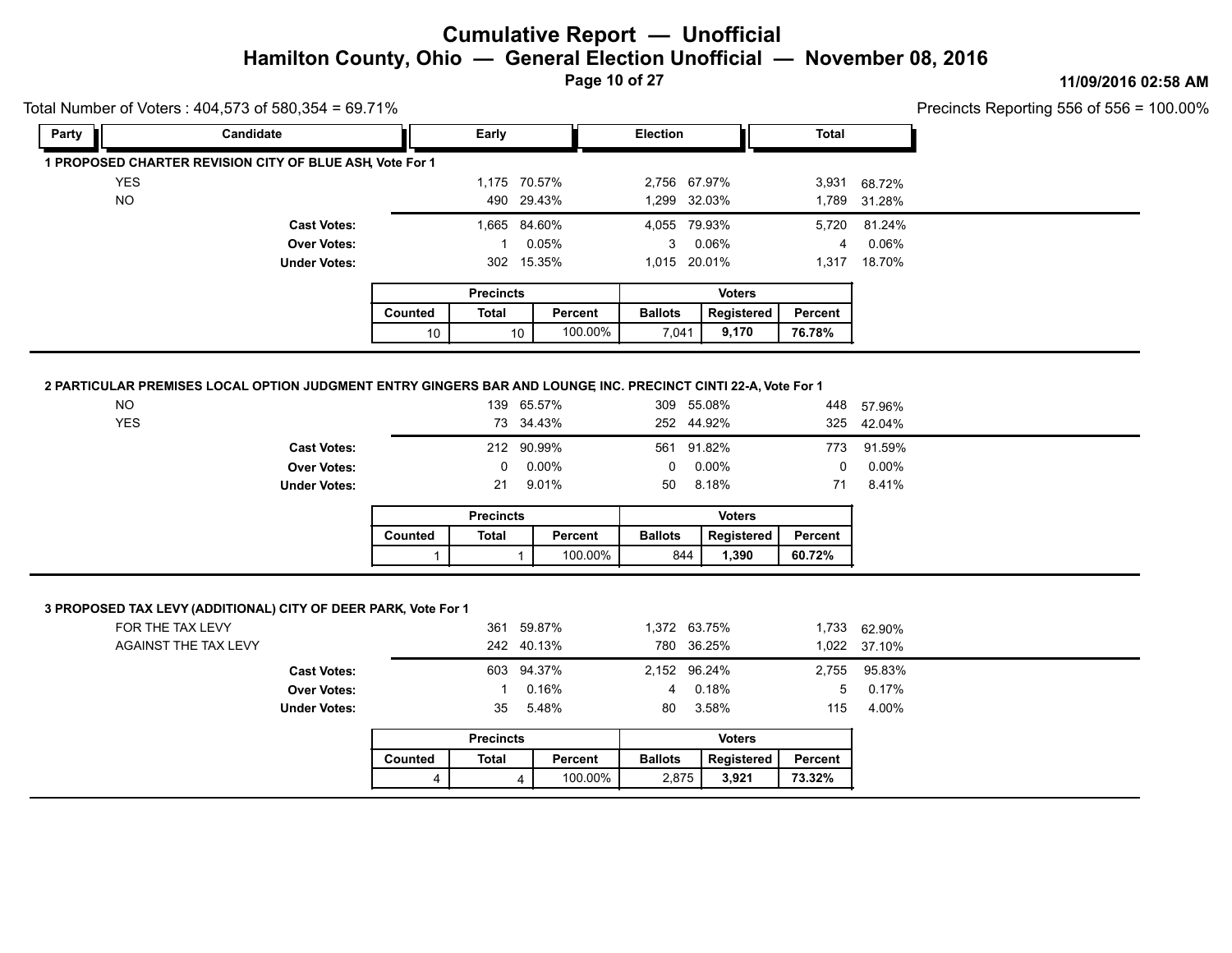**Page 11 of 27**

#### **11/09/2016 02:58 AM**

| Party                   | Candidate                                                            |                | Early            |                          | Election                     |                     | <b>Total</b>   |                              |  |
|-------------------------|----------------------------------------------------------------------|----------------|------------------|--------------------------|------------------------------|---------------------|----------------|------------------------------|--|
|                         | 4 PROPOSED TAX LEVY (RENEWAL) CITY OF NORTH COLLEGE HILL, Vote For 1 |                |                  |                          |                              |                     |                |                              |  |
|                         | FOR THE TAX LEVY                                                     |                |                  | 616 63.57%               | 1,732 58.18%                 |                     | 2,348          | 59.50%                       |  |
|                         | AGAINST THE TAX LEVY                                                 |                |                  | 353 36.43%               | 1,245 41.82%                 |                     |                | 1,598 40.50%                 |  |
|                         | <b>Cast Votes:</b>                                                   |                |                  | 969 94.72%               | 2,977 94.33%                 |                     | 3,946          | 94.42%                       |  |
|                         | <b>Over Votes:</b>                                                   |                | 3                | 0.29%                    | $\overline{2}$               | 0.06%               | 5              | 0.12%                        |  |
|                         | <b>Under Votes:</b>                                                  |                | 51               | 4.99%                    | 177                          | 5.61%               | 228            | 5.46%                        |  |
|                         |                                                                      |                | <b>Precincts</b> |                          |                              | <b>Voters</b>       |                |                              |  |
|                         |                                                                      | <b>Counted</b> | <b>Total</b>     | Percent                  | <b>Ballots</b>               | Registered          | <b>Percent</b> |                              |  |
|                         |                                                                      | $\overline{7}$ | $\overline{7}$   | 100.00%                  | 4,179                        | 6,302               | 66.31%         |                              |  |
|                         | <b>Cast Votes:</b>                                                   |                | 1,415 86.97%     |                          | 5,361 85.80%                 |                     | 6,776          | 86.04%                       |  |
|                         | <b>Over Votes:</b><br><b>Under Votes:</b>                            |                | 0                | 0.00%<br>212 13.03%      | 12                           | 0.19%<br>875 14.00% | 12<br>1,087    | 0.15%<br>13.80%              |  |
|                         |                                                                      |                | <b>Precincts</b> |                          |                              | <b>Voters</b>       |                |                              |  |
|                         |                                                                      | Counted        | <b>Total</b>     | Percent                  | <b>Ballots</b>               | Registered          | Percent        |                              |  |
| <b>YES</b><br><b>NO</b> | 5 PROPOSED ELECTRIC AGGREGATION CITY OF NORWOOD, Vote For 1          |                |                  | 755 53.36%<br>660 46.64% | 2,766 51.59%<br>2,595 48.41% |                     |                | 3,521 51.96%<br>3,255 48.04% |  |
|                         |                                                                      | 11             | 11               | 100.00%                  | 7,875                        | 12,633              | 62.34%         |                              |  |
|                         | 6 PROPOSED TAX LEVY (RENEWAL) CITY OF NORWOOD, Vote For 1            |                |                  |                          |                              |                     |                |                              |  |
|                         | FOR THE TAX LEVY                                                     |                |                  | 876 58.13%               | 3,321 58.09%                 |                     | 4,197          | 58.10%                       |  |
|                         | AGAINST THE TAX LEVY                                                 |                |                  | 631 41.87%               | 2,396 41.91%                 |                     |                | 3,027 41.90%                 |  |
|                         | <b>Cast Votes:</b>                                                   |                | 1,507 92.62%     |                          | 5,717 91.50%                 |                     | 7,224          | 91.73%                       |  |
|                         | <b>Over Votes:</b>                                                   |                | $\overline{2}$   | 0.12%                    | 8                            | 0.13%               | 10             | 0.13%                        |  |
|                         | <b>Under Votes:</b>                                                  |                | 118              | 7.25%                    | 523                          | 8.37%               | 641            | 8.14%                        |  |
|                         |                                                                      |                | <b>Precincts</b> |                          |                              | <b>Voters</b>       |                |                              |  |
|                         |                                                                      | Counted        | <b>Total</b>     | Percent                  | <b>Ballots</b>               | Registered          | Percent        |                              |  |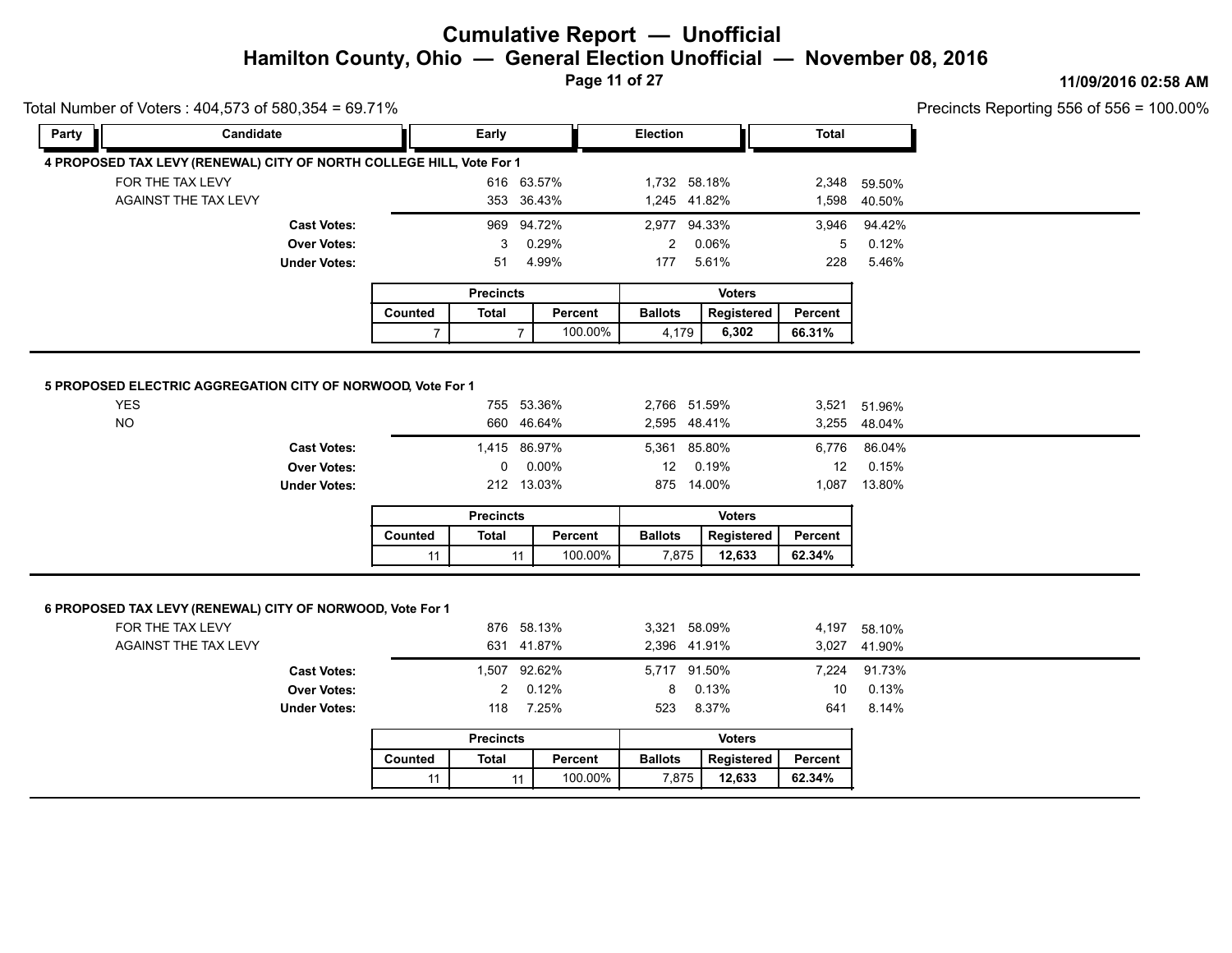**Page 12 of 27**

#### **11/09/2016 02:58 AM**

Precincts Reporting 556 of 556 = 100.00%

|            | Total Number of Voters: 404,573 of 580,354 = 69.71%                  |              |                  |                                     |                                            |                     |                   |                                 | Precincts Reporting 556 of 556 = 1 |  |
|------------|----------------------------------------------------------------------|--------------|------------------|-------------------------------------|--------------------------------------------|---------------------|-------------------|---------------------------------|------------------------------------|--|
| Party      | Candidate                                                            |              | Early            |                                     | Election                                   |                     | <b>Total</b>      |                                 |                                    |  |
|            | 7 PROPOSED CHARTER AMENDMENT CITY OF SPRINGDALE, Vote For 1          |              |                  |                                     |                                            |                     |                   |                                 |                                    |  |
| <b>YES</b> |                                                                      |              |                  | 746 69.78%                          | 1,810 65.65%                               |                     |                   | 2,556 66.81%                    |                                    |  |
| <b>NO</b>  |                                                                      |              |                  | 323 30.22%                          | 947 34.35%                                 |                     |                   | 1,270 33.19%                    |                                    |  |
|            | <b>Cast Votes:</b>                                                   |              |                  | 1,069 76.58%                        | 2,757 77.60%                               |                     | 3,826             | 77.31%                          |                                    |  |
|            | <b>Over Votes:</b>                                                   |              | 0                | $0.00\%$                            | $\mathbf{0}$                               | $0.00\%$            | 0                 | $0.00\%$                        |                                    |  |
|            | <b>Under Votes:</b>                                                  |              |                  | 327 23.42%                          | 796 22.40%                                 |                     |                   | 1,123 22.69%                    |                                    |  |
|            |                                                                      |              | <b>Precincts</b> |                                     |                                            | <b>Voters</b>       |                   |                                 |                                    |  |
|            |                                                                      | Counted      | <b>Total</b>     | Percent                             | <b>Ballots</b>                             | Registered          | Percent           |                                 |                                    |  |
|            |                                                                      | 8            |                  | 100.00%<br>8                        | 4,949                                      | 6,757               | 73.24%            |                                 |                                    |  |
|            | <b>Cast Votes:</b><br><b>Over Votes:</b><br><b>Under Votes:</b>      |              |                  | 1,382 80.82%<br>0.06%<br>327 19.12% | 2,865 77.29%<br>$\mathbf{2}$<br>840 22.66% | 0.05%               | 4,247<br>3        | 78.40%<br>0.06%<br>1,167 21.54% |                                    |  |
|            |                                                                      |              | <b>Precincts</b> |                                     |                                            | <b>Voters</b>       |                   |                                 |                                    |  |
|            |                                                                      | Counted<br>5 | <b>Total</b>     | Percent<br>100.00%<br>5             | <b>Ballots</b><br>5,417                    | Registered<br>6,677 | Percent<br>81.13% |                                 |                                    |  |
|            | 9 PROPOSED TAX LEVY (RENEWAL) VILLAGE OF ADDYSTON, WATER, Vote For 1 |              |                  |                                     |                                            |                     |                   |                                 |                                    |  |
|            | FOR THE TAX LEVY<br><b>AGAINST THE TAX LEVY</b>                      |              |                  | 20 74.07%<br>7 25.93%               | 150 62.24%                                 | 91 37.76%           | 98                | 170 63.43%                      |                                    |  |
|            |                                                                      |              |                  |                                     |                                            |                     |                   | 36.57%                          |                                    |  |
|            | <b>Cast Votes:</b>                                                   |              |                  | 27 96.43%                           | 241 96.40%                                 |                     | 268               | 96.40%                          |                                    |  |
|            | <b>Over Votes:</b>                                                   |              | 0                | 0.00%                               | 0                                          | 0.00%               | 0                 | 0.00%                           |                                    |  |
|            | <b>Under Votes:</b>                                                  |              | 1                | 3.57%                               | 9                                          | 3.60%               | 10                | 3.60%                           |                                    |  |
|            |                                                                      |              | <b>Precincts</b> |                                     |                                            | <b>Voters</b>       |                   |                                 |                                    |  |
|            |                                                                      | Counted      | <b>Total</b>     | Percent                             | <b>Ballots</b>                             | Registered          | Percent           |                                 |                                    |  |

 $11100.00\%$ 

 $278$  574

100.00% **574 48.43%** 

1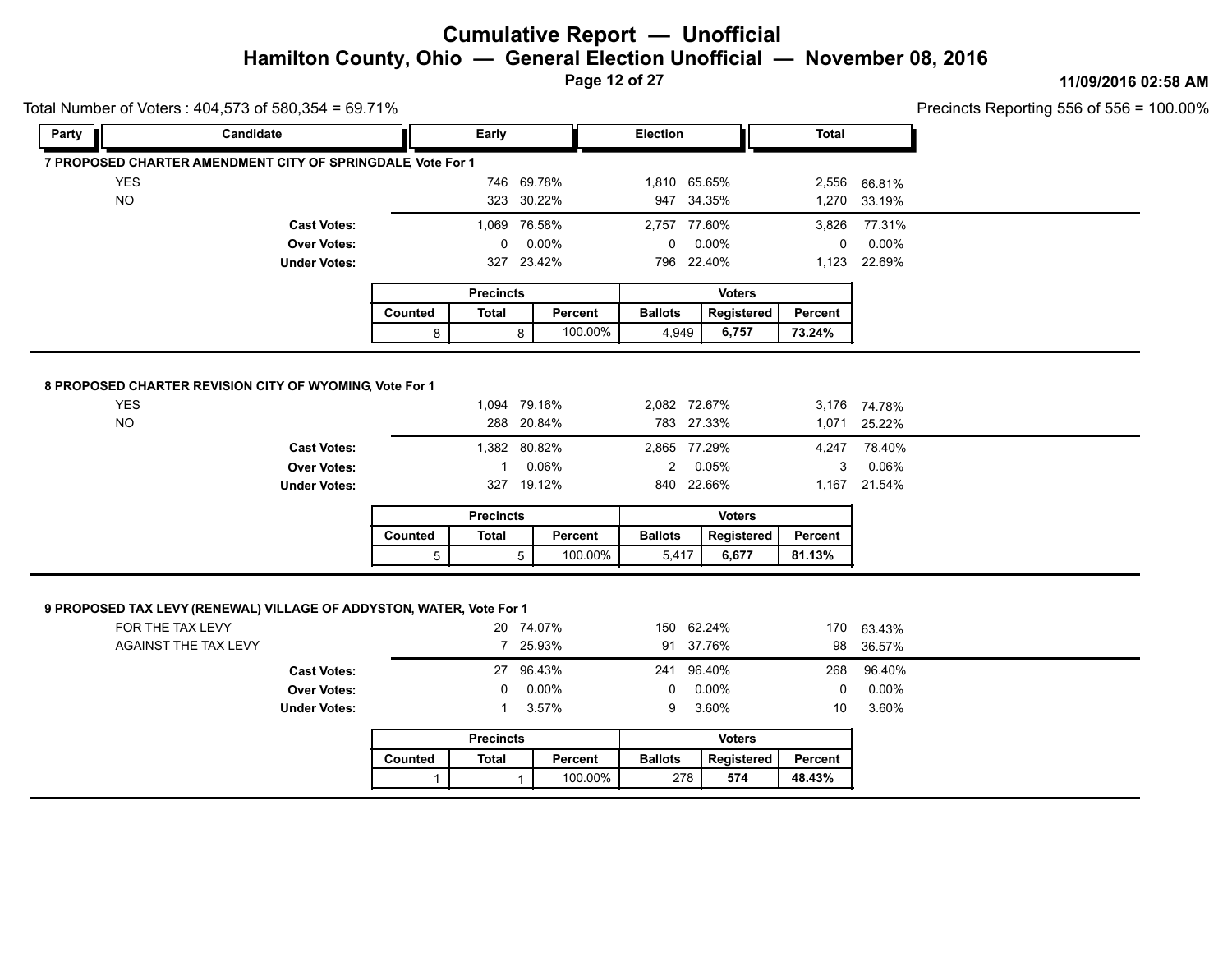**Page 13 of 27**

#### **11/09/2016 02:58 AM**

| Total Number of Voters: 404,573 of 580,354 = 69.71% |                                                                        |         |                  |              |                 |               |              |        |  |
|-----------------------------------------------------|------------------------------------------------------------------------|---------|------------------|--------------|-----------------|---------------|--------------|--------|--|
| Party                                               | Candidate                                                              |         | Early            |              | <b>Election</b> |               | <b>Total</b> |        |  |
|                                                     | 10 PROPOSED TAX LEVY (RENEWAL) VILLAGE OF ADDYSTON, SEWAGE, Vote For 1 |         |                  |              |                 |               |              |        |  |
| FOR THE TAX LEVY                                    |                                                                        |         |                  | 19 70.37%    | 149 62.34%      |               | 168          | 63.16% |  |
|                                                     | <b>AGAINST THE TAX LEVY</b>                                            |         |                  | 8 29.63%     | 90 37.66%       |               | 98           | 36.84% |  |
|                                                     | <b>Cast Votes:</b>                                                     |         |                  | 27 96.43%    | 239 95.60%      |               | 266          | 95.68% |  |
|                                                     | <b>Over Votes:</b>                                                     |         | 0                | $0.00\%$     | 0               | 0.00%         | 0            | 0.00%  |  |
|                                                     | <b>Under Votes:</b>                                                    |         |                  | 3.57%        | 11              | 4.40%         | 12           | 4.32%  |  |
|                                                     |                                                                        |         | <b>Precincts</b> |              |                 | <b>Voters</b> |              |        |  |
|                                                     |                                                                        |         |                  |              | <b>Ballots</b>  | Registered    | Percent      |        |  |
|                                                     |                                                                        | Counted | <b>Total</b>     | Percent      |                 |               |              |        |  |
|                                                     | 11 PROPOSED TAX LEVY (RENEWAL) VILLAGE OF CLEVES, Vote For 1           | 1       |                  | 100.00%<br>1 | 278             | 574           | 48.43%       |        |  |
| FOR THE TAX LEVY                                    |                                                                        |         | 191              | 65.86%       | 759 66.87%      |               | 950          | 66.67% |  |
|                                                     | AGAINST THE TAX LEVY                                                   |         |                  | 99 34.14%    | 376 33.13%      |               | 475          | 33.33% |  |
|                                                     | <b>Cast Votes:</b>                                                     |         |                  | 290 96.99%   | 1,135 95.14%    |               | 1,425        | 95.51% |  |
|                                                     | <b>Over Votes:</b>                                                     |         | $\Omega$         | $0.00\%$     | $\overline{2}$  | 0.17%         | 2            | 0.13%  |  |
|                                                     | <b>Under Votes:</b>                                                    |         | 9                | 3.01%        | 56              | 4.69%         | 65           | 4.36%  |  |
|                                                     |                                                                        |         | <b>Precincts</b> |              |                 | <b>Voters</b> |              |        |  |
|                                                     |                                                                        | Counted | <b>Total</b>     | Percent      | <b>Ballots</b>  | Registered    | Percent      |        |  |

| <b>YES</b><br><b>NO</b> |                     |          | 320 67.80%<br>152 32.20% |     | 806 64.02%<br>453 35.98% |   | 1,126 65.05%<br>605 34.95% |  |
|-------------------------|---------------------|----------|--------------------------|-----|--------------------------|---|----------------------------|--|
|                         | <b>Cast Votes:</b>  |          | 472 87.90%               |     | 1,259 89.74%             |   | 1,731 89.23%               |  |
|                         | <b>Over Votes:</b>  | $^{(1)}$ | 0.00%                    |     | 0.29%                    | 4 | 0.21%                      |  |
|                         | <b>Under Votes:</b> |          | 65 12.10%                | 140 | 9.98%                    |   | 205 10.57%                 |  |
|                         |                     |          |                          |     |                          |   |                            |  |

|         | <b>Precincts</b> |         | <b>Voters</b>  |            |         |  |  |
|---------|------------------|---------|----------------|------------|---------|--|--|
| Counted | Total            | Percent | <b>Ballots</b> | Reaistered | Percent |  |  |
| ⌒       |                  | 100.00% | 1.940          | 2.340      | 82.91%  |  |  |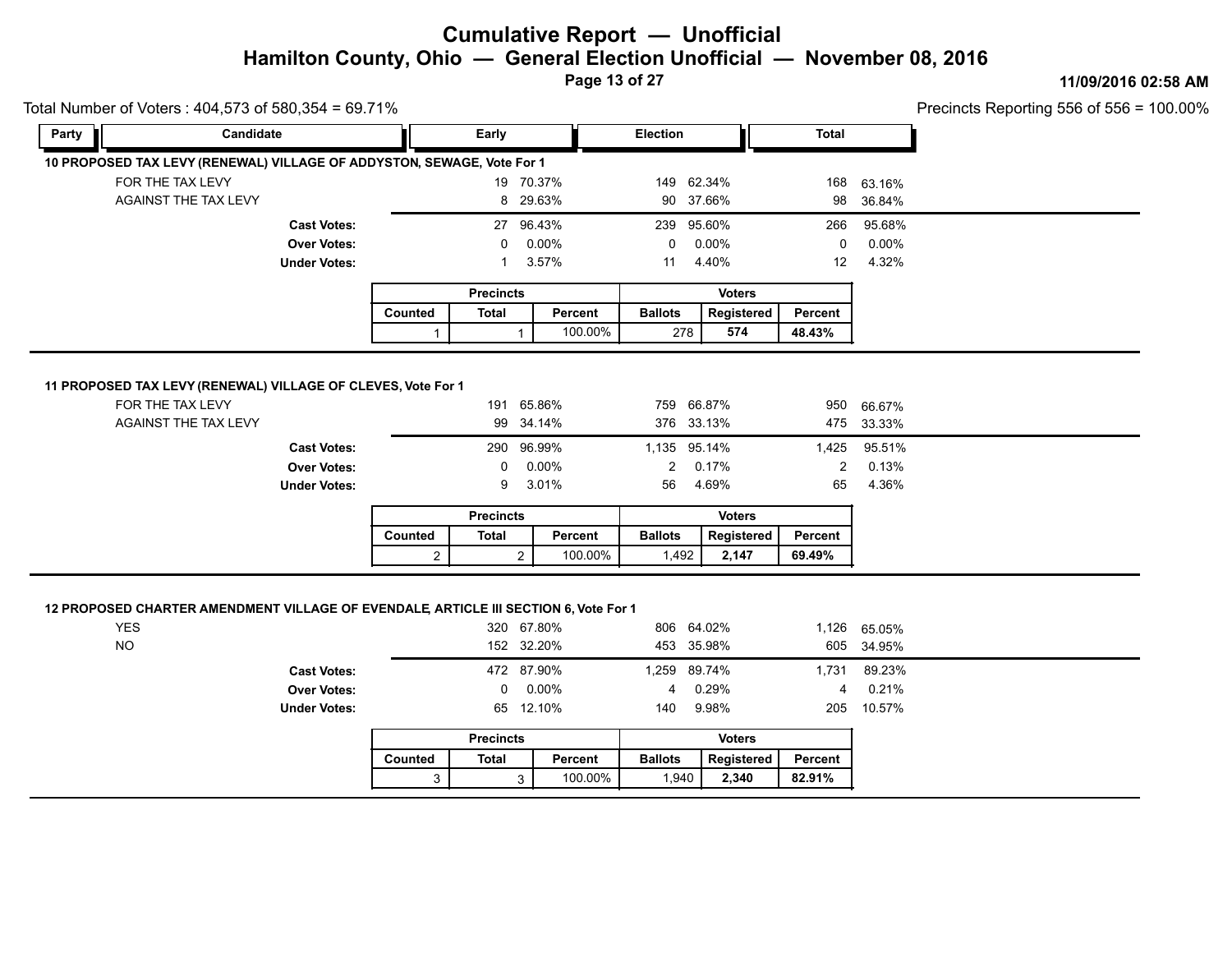**Page 14 of 27**

#### **11/09/2016 02:58 AM**

 $\frac{1}{2}$  ecincts Reporting 556 of 556 = 100.00%

| Fotal Number of Voters: 404,573 of 580,354 = 69.71% |                                                                                    |         |                  |                |                |               |                |                        |  |
|-----------------------------------------------------|------------------------------------------------------------------------------------|---------|------------------|----------------|----------------|---------------|----------------|------------------------|--|
| Party                                               | Candidate                                                                          |         | <b>Early</b>     |                | Election       |               | <b>Total</b>   |                        |  |
|                                                     | 13 PROPOSED CHARTER AMENDMENT VILLAGE OF EVENDALE VACANCIES, Vote For 1            |         |                  |                |                |               |                |                        |  |
| <b>YES</b>                                          |                                                                                    |         |                  | 432 88.34%     | 1,149 89.70%   |               | 1,581          | 89.32%                 |  |
| <b>NO</b>                                           |                                                                                    |         |                  | 57 11.66%      | 132 10.30%     |               | 189            | 10.68%                 |  |
|                                                     | <b>Cast Votes:</b>                                                                 |         |                  | 489 91.06%     | 1,281 91.30%   |               | 1,770          | 91.24%                 |  |
|                                                     | <b>Over Votes:</b>                                                                 |         | $\Omega$         | $0.00\%$       | $2^{\circ}$    | 0.14%         | $\overline{2}$ | 0.10%                  |  |
|                                                     | <b>Under Votes:</b>                                                                |         | 48               | 8.94%          | 120            | 8.55%         | 168            | 8.66%                  |  |
|                                                     |                                                                                    |         | <b>Precincts</b> |                |                | <b>Voters</b> |                |                        |  |
|                                                     |                                                                                    |         |                  |                |                |               |                |                        |  |
|                                                     |                                                                                    | Counted | Total            | Percent        | <b>Ballots</b> | Registered    | Percent        |                        |  |
|                                                     | 14 PROPOSED CHARTER AMENDMENT VILLAGE OF EVENDALE ARTICLE IV SECTION 3, Vote For 1 | 3       |                  | 100.00%<br>3   | 1,940          | 2,340         | 82.91%         |                        |  |
| <b>YES</b>                                          |                                                                                    |         |                  | 388 82.73%     | 1,004 80.32%   |               |                |                        |  |
| <b>NO</b>                                           |                                                                                    |         |                  | 81 17.27%      | 246 19.68%     |               | 327            | 1,392 80.98%<br>19.02% |  |
|                                                     | <b>Cast Votes:</b>                                                                 |         |                  | 469 87.34%     | 1,250 89.09%   |               | 1,719          | 88.61%                 |  |
|                                                     | <b>Over Votes:</b>                                                                 |         | 2                | 0.37%          | $\mathbf{1}$   | 0.07%         | 3              | 0.15%                  |  |
|                                                     | <b>Under Votes:</b>                                                                |         |                  | 66 12.29%      | 152 10.83%     |               |                | 218 11.24%             |  |
|                                                     |                                                                                    |         | <b>Precincts</b> |                |                | <b>Voters</b> |                |                        |  |
|                                                     |                                                                                    | Counted | <b>Total</b>     | <b>Percent</b> | <b>Ballots</b> | Registered    | Percent        |                        |  |

| <b>YES</b>          | 388 83.08%      | 1,010 80.86% |      | 1,398 81.47% |  |
|---------------------|-----------------|--------------|------|--------------|--|
| <b>NO</b>           | 79 16.92%       | 239 19.14%   |      | 318 18.53%   |  |
| <b>Cast Votes:</b>  | 467 86.96%      | 1,249 89.02% | .716 | 88.45%       |  |
| <b>Over Votes:</b>  | $0\quad 0.00\%$ | $0.00\%$     | 0    | 0.00%        |  |
| <b>Under Votes:</b> | 70 13.04%       | 154 10.98%   | 224  | 11.55%       |  |
|                     |                 |              |      |              |  |

|         | <b>Precincts</b> |         |                | <b>Voters</b> |         |
|---------|------------------|---------|----------------|---------------|---------|
| Counted | Total            | Percent | <b>Ballots</b> | Registered    | Percent |
| ົ       |                  | 100.00% | 1.940          | 2.340         | 82.91%  |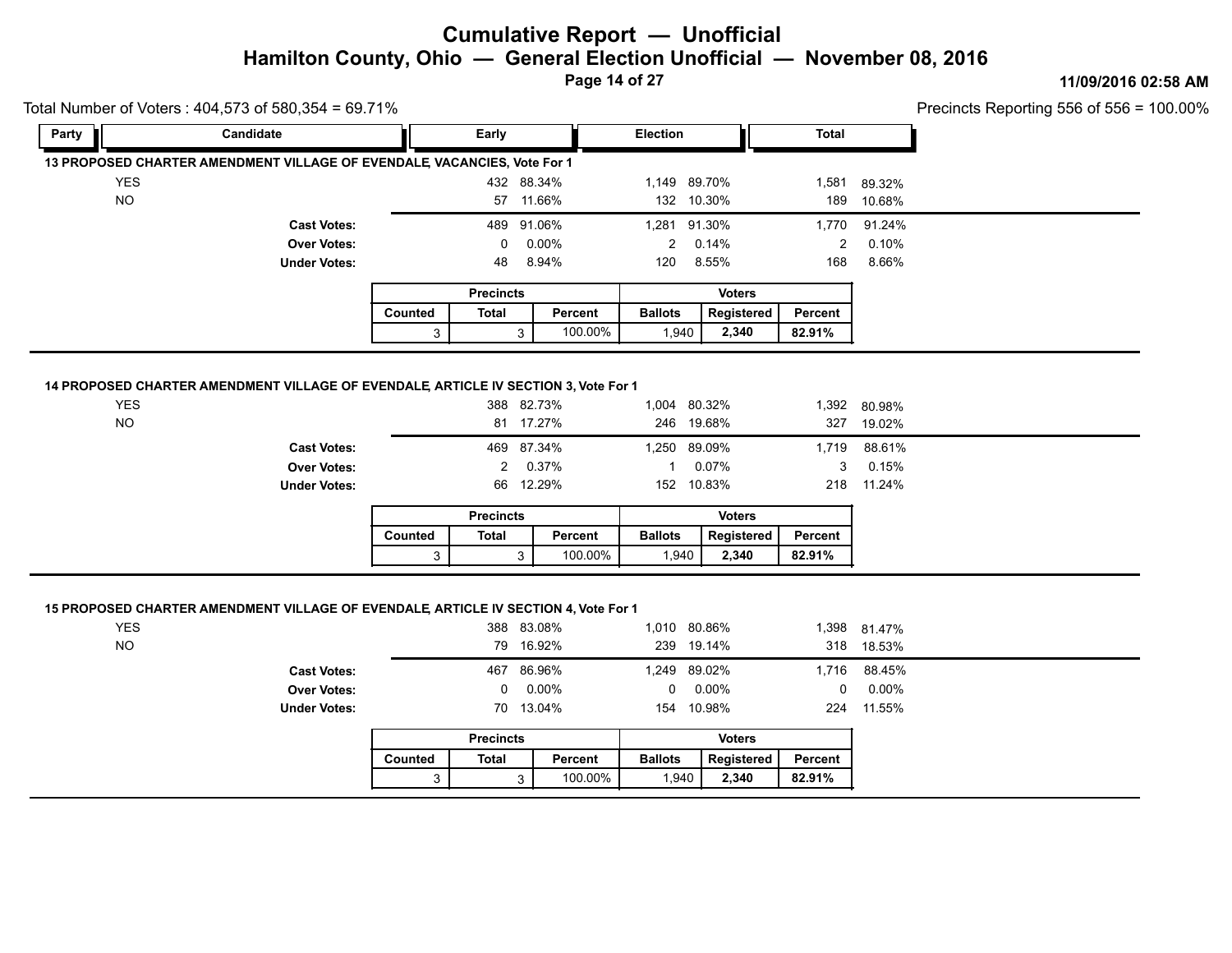**Page 15 of 27**

#### **11/09/2016 02:58 AM**

| Party      | Candidate                                                                                                                                                       |         | Early            |                                                           | Election                                                        |                | <b>Total</b>              |                                         |  |
|------------|-----------------------------------------------------------------------------------------------------------------------------------------------------------------|---------|------------------|-----------------------------------------------------------|-----------------------------------------------------------------|----------------|---------------------------|-----------------------------------------|--|
|            | 16 PROPOSED CHARTER AMENDMENT VILLAGE OF EVENDALE, ARTICLE VII SECTION 2, Vote For 1                                                                            |         |                  |                                                           |                                                                 |                |                           |                                         |  |
| <b>YES</b> |                                                                                                                                                                 |         |                  | 376 82.28%                                                | 1,011 82.40%                                                    |                | 1,387                     | 82.36%                                  |  |
| <b>NO</b>  |                                                                                                                                                                 |         |                  | 81 17.72%                                                 | 216 17.60%                                                      |                | 297                       | 17.64%                                  |  |
|            | <b>Cast Votes:</b>                                                                                                                                              |         |                  | 457 85.10%                                                | 1,227 87.46%                                                    |                | 1,684                     | 86.80%                                  |  |
|            | <b>Over Votes:</b>                                                                                                                                              |         | 0                | 0.00%                                                     | 1                                                               | 0.07%          | $\mathbf{1}$              | 0.05%                                   |  |
|            | <b>Under Votes:</b>                                                                                                                                             |         |                  | 80 14.90%                                                 | 175 12.47%                                                      |                | 255                       | 13.14%                                  |  |
|            |                                                                                                                                                                 |         | <b>Precincts</b> |                                                           |                                                                 | <b>Voters</b>  |                           |                                         |  |
|            |                                                                                                                                                                 | Counted | <b>Total</b>     | Percent                                                   | <b>Ballots</b>                                                  | Registered     | Percent                   |                                         |  |
|            |                                                                                                                                                                 | 3       |                  | 100.00%<br>3 <sup>1</sup>                                 | 1,940                                                           | 2,340          | 82.91%                    |                                         |  |
|            |                                                                                                                                                                 |         |                  |                                                           |                                                                 |                |                           |                                         |  |
|            | 17 PROPOSED CHARTER AMENDMENT VILLAGE OF EVENDALE, ARTICLE V SECTION 6, Vote For 1                                                                              |         |                  |                                                           |                                                                 |                |                           |                                         |  |
| <b>YES</b> |                                                                                                                                                                 |         |                  | 297 64.01%                                                | 641 50.99%                                                      |                |                           | 938 54.50%                              |  |
| <b>NO</b>  |                                                                                                                                                                 |         |                  | 167 35.99%                                                | 616 49.01%                                                      |                |                           | 783 45.50%                              |  |
|            |                                                                                                                                                                 |         |                  |                                                           |                                                                 |                |                           |                                         |  |
|            | <b>Cast Votes:</b>                                                                                                                                              |         | 464              | 86.41%                                                    | 1,257 89.59%                                                    |                | 1,721                     | 88.71%                                  |  |
|            | <b>Over Votes:</b>                                                                                                                                              |         | $\mathbf{1}$     | 0.19%                                                     | $\overline{2}$                                                  | 0.14%          | 3                         | 0.15%                                   |  |
|            | <b>Under Votes:</b>                                                                                                                                             |         |                  | 72 13.41%                                                 | 144 10.26%                                                      |                | 216                       | 11.13%                                  |  |
|            |                                                                                                                                                                 |         | <b>Precincts</b> |                                                           |                                                                 | <b>Voters</b>  |                           |                                         |  |
|            |                                                                                                                                                                 | Counted | <b>Total</b>     | Percent                                                   | <b>Ballots</b>                                                  | Registered     | Percent                   |                                         |  |
|            |                                                                                                                                                                 |         |                  |                                                           |                                                                 |                |                           |                                         |  |
|            | 18 PROPOSED TAX LEVY (ADDITIONAL) VILLAGE OF FAIRFAX, Vote For 1<br>FOR THE TAX LEVY<br><b>AGAINST THE TAX LEVY</b><br><b>Cast Votes:</b><br><b>Over Votes:</b> | 3       | 140<br>0         | 100.00%<br>3<br>68 48.57%<br>72 51.43%<br>97.90%<br>0.00% | 1,940<br>369 51.75%<br>344 48.25%<br>713 93.57%<br>$\mathbf{1}$ | 2,340<br>0.13% | 82.91%<br>437<br>853<br>1 | 51.23%<br>416 48.77%<br>94.25%<br>0.11% |  |
|            | <b>Under Votes:</b>                                                                                                                                             |         | 3                | 2.10%                                                     | 48                                                              | 6.30%          | 51                        | 5.64%                                   |  |
|            |                                                                                                                                                                 |         | <b>Precincts</b> |                                                           |                                                                 | <b>Voters</b>  |                           |                                         |  |
|            |                                                                                                                                                                 | Counted | <b>Total</b>     | Percent                                                   | <b>Ballots</b>                                                  | Registered     | Percent                   |                                         |  |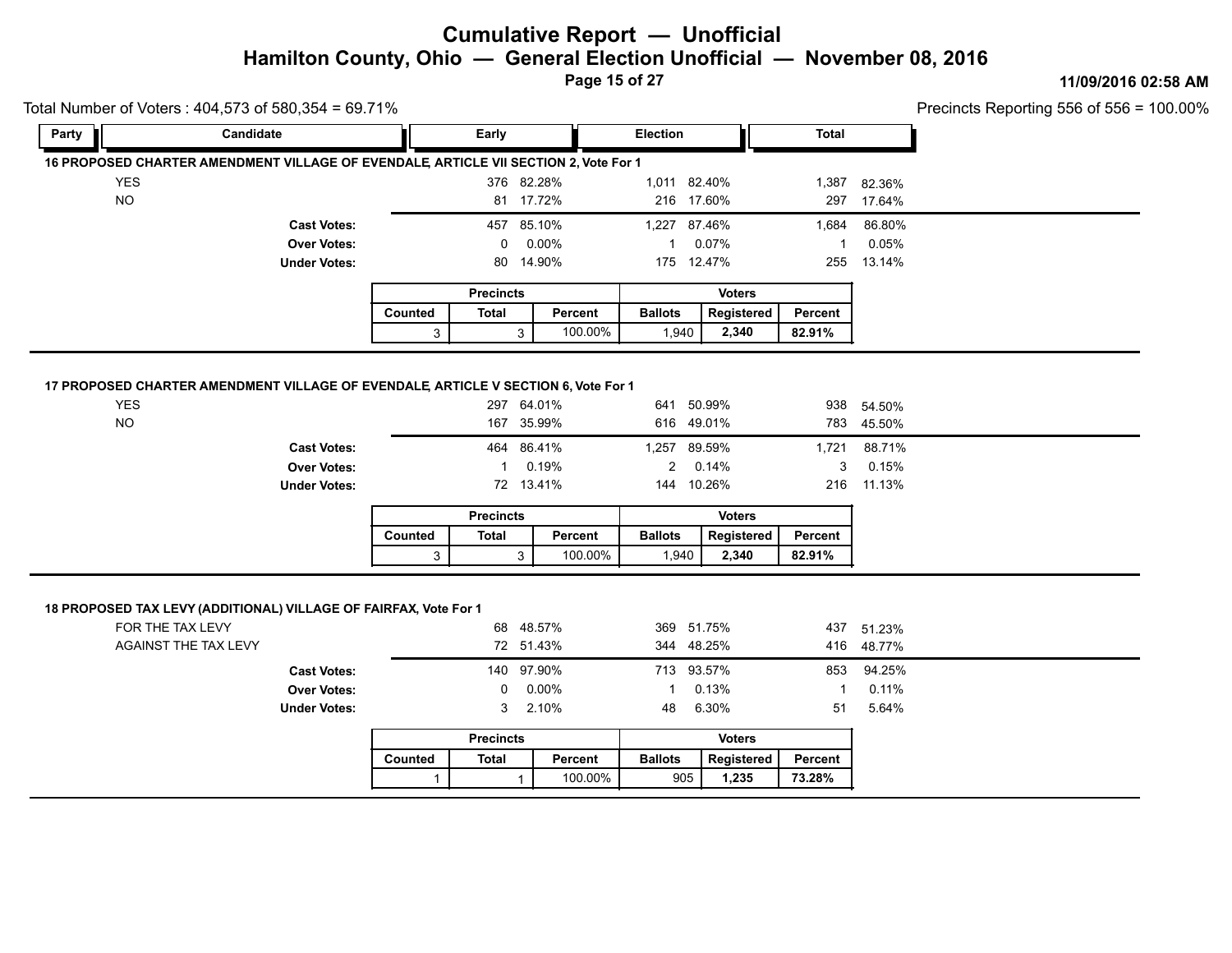**Page 16 of 27**

#### **11/09/2016 02:58 AM**

| Candidate<br>Election<br>Early<br><b>Total</b><br>Party<br>19 PROPOSED TAX LEVY (RENEWAL) VILLAGE OF GLENDALE, Vote For 1<br>FOR THE TAX LEVY<br>278 71.47%<br>794 70.33%<br>1,072 70.62%<br>AGAINST THE TAX LEVY<br>111 28.53%<br>335 29.67%<br>446<br>29.38%<br>389 95.58%<br>1,129 96.50%<br>96.26%<br><b>Cast Votes:</b><br>1,518<br>0.06%<br>0.00%<br>0.09%<br><b>Over Votes:</b><br>0<br>$\mathbf{1}$<br>1<br>3.68%<br><b>Under Votes:</b><br>4.42%<br>3.42%<br>58<br>18<br>40<br><b>Precincts</b><br><b>Voters</b><br><b>Ballots</b><br>Counted<br><b>Total</b><br>Percent<br>Registered<br>Percent<br>100.00%<br>1,917<br>82.26%<br>$\overline{a}$<br>1,577<br>$\overline{2}$<br>20 PROPOSED TAX LEVY (RENEWAL) VILLAGE OF GOLF MANOR, COE, Vote For 1<br>FOR THE TAX LEVY<br>843 68.70%<br>324 65.85%<br>1,167<br>67.89%<br><b>AGAINST THE TAX LEVY</b><br>168 34.15%<br>384 31.30%<br>552<br>32.11%<br>492 94.07%<br>1,227 93.59%<br>93.73%<br><b>Cast Votes:</b><br>1,719<br>0.11%<br><b>Over Votes:</b><br>0.00%<br>$\overline{2}$<br>0.15%<br>2<br>0<br>5.93%<br>82<br>6.25%<br>113<br>6.16%<br><b>Under Votes:</b><br>31<br><b>Voters</b><br><b>Precincts</b><br><b>Total</b><br>Percent<br><b>Ballots</b><br>Counted<br>Registered<br>Percent<br>100.00%<br>2,696<br>68.03%<br>$\overline{2}$<br>1,834<br>$\overline{2}$<br>21 PROPOSED TAX LEVY (RENEWAL) VILLAGE OF GOLF MANOR, ROADS, Vote For 1<br>FOR THE TAX LEVY<br>900 73.65%<br>348 71.31%<br>1,248 72.98%<br>AGAINST THE TAX LEVY<br>140 28.69%<br>322 26.35%<br>462<br>27.02% | Precincts Reporting 556 of 556 = |
|---------------------------------------------------------------------------------------------------------------------------------------------------------------------------------------------------------------------------------------------------------------------------------------------------------------------------------------------------------------------------------------------------------------------------------------------------------------------------------------------------------------------------------------------------------------------------------------------------------------------------------------------------------------------------------------------------------------------------------------------------------------------------------------------------------------------------------------------------------------------------------------------------------------------------------------------------------------------------------------------------------------------------------------------------------------------------------------------------------------------------------------------------------------------------------------------------------------------------------------------------------------------------------------------------------------------------------------------------------------------------------------------------------------------------------------------------------------------------------------------------------------------------------------------------------|----------------------------------|
|                                                                                                                                                                                                                                                                                                                                                                                                                                                                                                                                                                                                                                                                                                                                                                                                                                                                                                                                                                                                                                                                                                                                                                                                                                                                                                                                                                                                                                                                                                                                                         |                                  |
|                                                                                                                                                                                                                                                                                                                                                                                                                                                                                                                                                                                                                                                                                                                                                                                                                                                                                                                                                                                                                                                                                                                                                                                                                                                                                                                                                                                                                                                                                                                                                         |                                  |
|                                                                                                                                                                                                                                                                                                                                                                                                                                                                                                                                                                                                                                                                                                                                                                                                                                                                                                                                                                                                                                                                                                                                                                                                                                                                                                                                                                                                                                                                                                                                                         |                                  |
|                                                                                                                                                                                                                                                                                                                                                                                                                                                                                                                                                                                                                                                                                                                                                                                                                                                                                                                                                                                                                                                                                                                                                                                                                                                                                                                                                                                                                                                                                                                                                         |                                  |
|                                                                                                                                                                                                                                                                                                                                                                                                                                                                                                                                                                                                                                                                                                                                                                                                                                                                                                                                                                                                                                                                                                                                                                                                                                                                                                                                                                                                                                                                                                                                                         |                                  |
|                                                                                                                                                                                                                                                                                                                                                                                                                                                                                                                                                                                                                                                                                                                                                                                                                                                                                                                                                                                                                                                                                                                                                                                                                                                                                                                                                                                                                                                                                                                                                         |                                  |
|                                                                                                                                                                                                                                                                                                                                                                                                                                                                                                                                                                                                                                                                                                                                                                                                                                                                                                                                                                                                                                                                                                                                                                                                                                                                                                                                                                                                                                                                                                                                                         |                                  |
|                                                                                                                                                                                                                                                                                                                                                                                                                                                                                                                                                                                                                                                                                                                                                                                                                                                                                                                                                                                                                                                                                                                                                                                                                                                                                                                                                                                                                                                                                                                                                         |                                  |
|                                                                                                                                                                                                                                                                                                                                                                                                                                                                                                                                                                                                                                                                                                                                                                                                                                                                                                                                                                                                                                                                                                                                                                                                                                                                                                                                                                                                                                                                                                                                                         |                                  |
|                                                                                                                                                                                                                                                                                                                                                                                                                                                                                                                                                                                                                                                                                                                                                                                                                                                                                                                                                                                                                                                                                                                                                                                                                                                                                                                                                                                                                                                                                                                                                         |                                  |
|                                                                                                                                                                                                                                                                                                                                                                                                                                                                                                                                                                                                                                                                                                                                                                                                                                                                                                                                                                                                                                                                                                                                                                                                                                                                                                                                                                                                                                                                                                                                                         |                                  |
|                                                                                                                                                                                                                                                                                                                                                                                                                                                                                                                                                                                                                                                                                                                                                                                                                                                                                                                                                                                                                                                                                                                                                                                                                                                                                                                                                                                                                                                                                                                                                         |                                  |
|                                                                                                                                                                                                                                                                                                                                                                                                                                                                                                                                                                                                                                                                                                                                                                                                                                                                                                                                                                                                                                                                                                                                                                                                                                                                                                                                                                                                                                                                                                                                                         |                                  |
| <b>Cast Votes:</b><br>488 93.31%<br>1,222 93.21%<br>93.24%<br>1,710<br><b>Over Votes:</b><br>0.38%<br>$0.00\%$<br>2<br>0.11%<br>$\overline{2}$<br>0<br>6.31%<br>6.79%<br>122<br>6.65%<br>33<br>89<br><b>Under Votes:</b>                                                                                                                                                                                                                                                                                                                                                                                                                                                                                                                                                                                                                                                                                                                                                                                                                                                                                                                                                                                                                                                                                                                                                                                                                                                                                                                                |                                  |
| <b>Motore</b><br><b>Drocincts</b>                                                                                                                                                                                                                                                                                                                                                                                                                                                                                                                                                                                                                                                                                                                                                                                                                                                                                                                                                                                                                                                                                                                                                                                                                                                                                                                                                                                                                                                                                                                       |                                  |

|                  | <b>Precincts</b> |         | <b>Voters</b>  |            |         |  |  |  |
|------------------|------------------|---------|----------------|------------|---------|--|--|--|
| Total<br>Counted |                  | Percent | <b>Ballots</b> | Reaistered | Percent |  |  |  |
| ⌒                |                  | 100.00% | 1.834          | 2.696      | 68.03%  |  |  |  |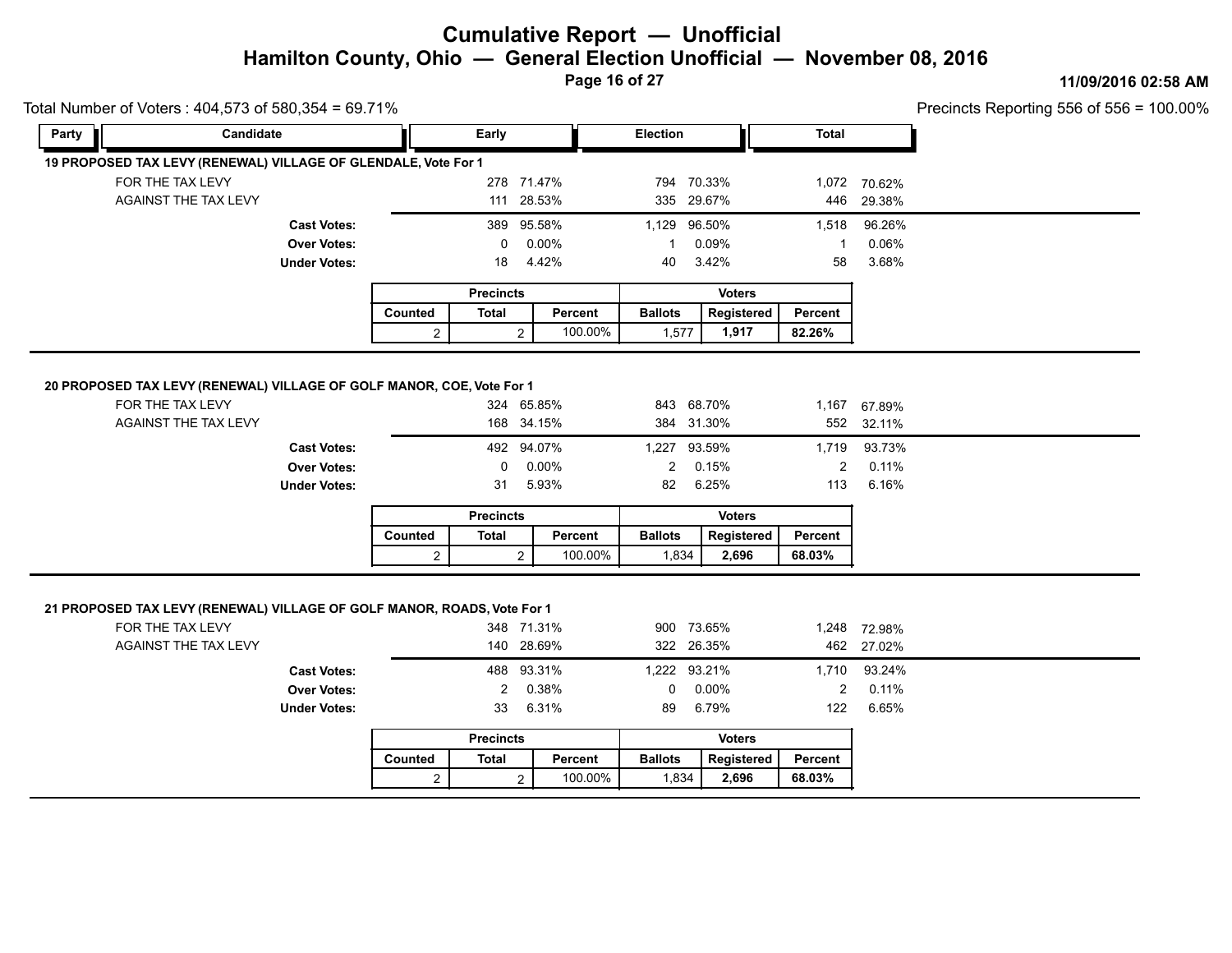**Page 17 of 27**

#### **11/09/2016 02:58 AM**

| Total Number of Voters: 404,573 of 580,354 = 69.71%                                                                              |                                                                 |                |                      |                                            |                      |                                                 |                          |                                     | Precincts Reporting 556 of 556 = $\degree$ |
|----------------------------------------------------------------------------------------------------------------------------------|-----------------------------------------------------------------|----------------|----------------------|--------------------------------------------|----------------------|-------------------------------------------------|--------------------------|-------------------------------------|--------------------------------------------|
| Party                                                                                                                            | Candidate                                                       |                | Early                |                                            | Election             |                                                 | <b>Total</b>             |                                     |                                            |
| 22 PROPOSED TAX LEVY (RENEWAL) VILLAGE OF GREENHILLS, Vote For 1                                                                 |                                                                 |                |                      |                                            |                      |                                                 |                          |                                     |                                            |
| FOR THE TAX LEVY                                                                                                                 |                                                                 |                |                      | 241 70.26%                                 |                      | 927 61.31%                                      | 1,168                    | 62.96%                              |                                            |
| AGAINST THE TAX LEVY                                                                                                             |                                                                 |                |                      | 102 29.74%                                 |                      | 585 38.69%                                      | 687                      | 37.04%                              |                                            |
|                                                                                                                                  | <b>Cast Votes:</b>                                              |                |                      | 343 96.62%                                 | 1,512 96.61%         |                                                 | 1,855                    | 96.61%                              |                                            |
|                                                                                                                                  | <b>Over Votes:</b>                                              |                |                      | 0.28%                                      | $\mathbf{1}$         | 0.06%                                           | $\overline{2}$           | 0.10%                               |                                            |
|                                                                                                                                  | <b>Under Votes:</b>                                             |                | 11                   | 3.10%                                      | 52                   | 3.32%                                           | 63                       | 3.28%                               |                                            |
|                                                                                                                                  |                                                                 |                | <b>Precincts</b>     |                                            |                      | <b>Voters</b>                                   |                          |                                     |                                            |
|                                                                                                                                  |                                                                 | Counted        | <b>Total</b>         | Percent                                    | <b>Ballots</b>       | Registered                                      | Percent                  |                                     |                                            |
|                                                                                                                                  |                                                                 | 3              |                      | 100.00%<br>3                               | 1,920                | 2,557                                           | 75.09%                   |                                     |                                            |
|                                                                                                                                  | <b>Cast Votes:</b><br><b>Over Votes:</b><br><b>Under Votes:</b> |                | $\overline{2}$<br>20 | 228 91.20%<br>0.80%<br>8.00%               | $\overline{2}$<br>85 | 949 91.60%<br>0.19%<br>8.20%                    | 1,177<br>4<br>105        | 91.52%<br>0.31%<br>8.16%            |                                            |
|                                                                                                                                  |                                                                 |                | <b>Precincts</b>     |                                            |                      | <b>Voters</b>                                   |                          |                                     |                                            |
|                                                                                                                                  |                                                                 | Counted        | <b>Total</b>         | Percent                                    | <b>Ballots</b>       | Registered                                      | Percent                  |                                     |                                            |
|                                                                                                                                  |                                                                 | $\overline{2}$ |                      | 100.00%<br>$\overline{2}$                  | 1,286                | 2,270                                           | 56.65%                   |                                     |                                            |
| 24 PROPOSED TAX LEVY (ADDITIONAL) VILLAGE OF LOCKLAND, FIRE / EMS, Vote For 1<br>FOR THE TAX LEVY<br><b>AGAINST THE TAX LEVY</b> | <b>Cast Votes:</b><br><b>Over Votes:</b>                        |                | 230<br>0             | 142 61.74%<br>88 38.26%<br>92.00%<br>0.00% | 0                    | 548 57.74%<br>401 42.26%<br>949 91.60%<br>0.00% | 690<br>489<br>1,179<br>0 | 58.52%<br>41.48%<br>91.68%<br>0.00% |                                            |
|                                                                                                                                  | <b>Under Votes:</b>                                             |                | 20                   | 8.00%                                      | 87                   | 8.40%                                           | 107                      | 8.32%                               |                                            |
|                                                                                                                                  |                                                                 |                |                      |                                            |                      |                                                 |                          |                                     |                                            |

|         | <b>Precincts</b> |         | <b>Voters</b>  |            |         |  |  |  |
|---------|------------------|---------|----------------|------------|---------|--|--|--|
| Counted | Total            | Percent | <b>Ballots</b> | Reaistered | Percent |  |  |  |
|         |                  | 100.00% | .286           | 2.270      | 56.65%  |  |  |  |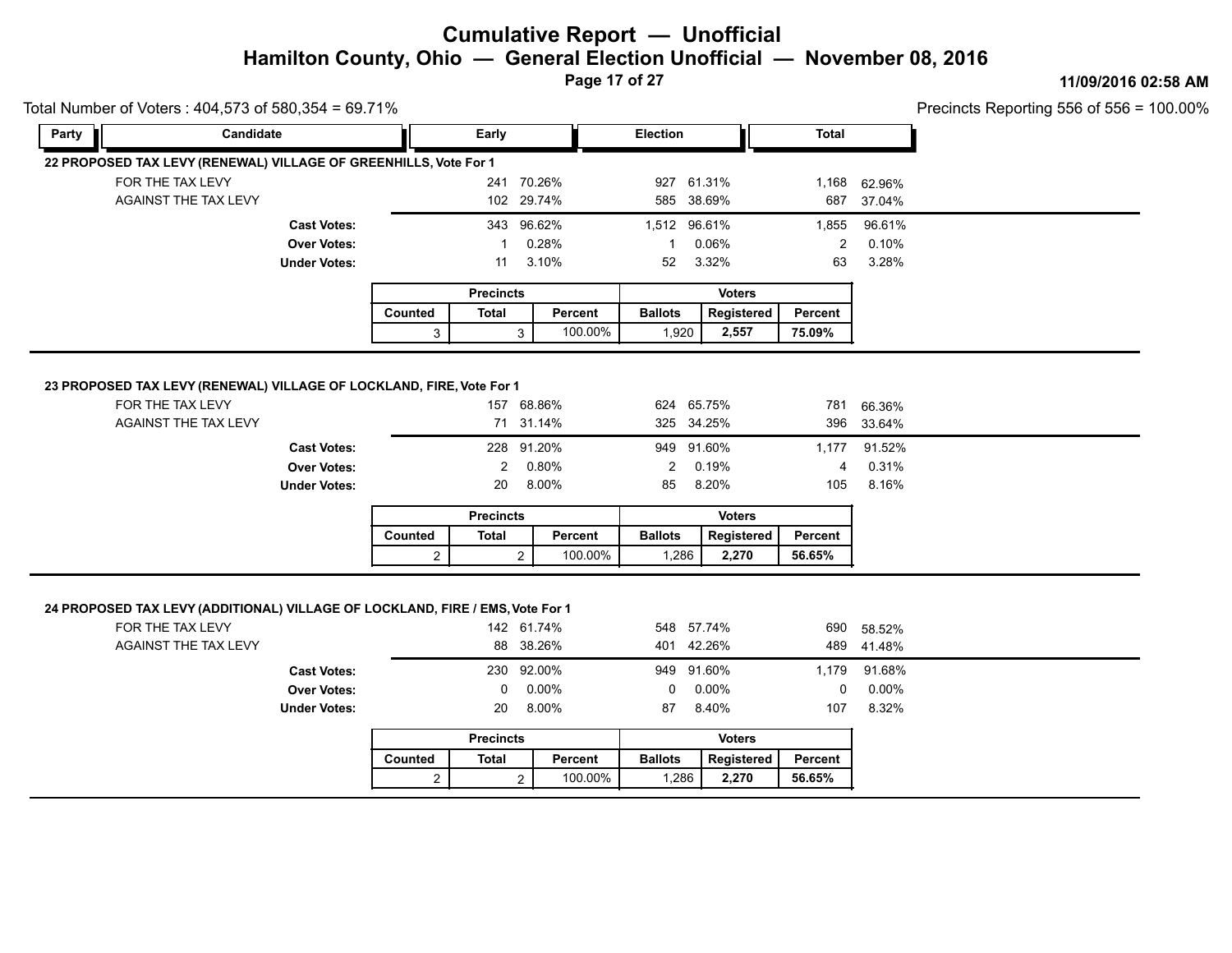**Page 18 of 27**

#### **11/09/2016 02:58 AM**

Precincts Reporting 556 of 556 = 100.00%

|       | Total Number of Voters: 404,573 of 580,354 = 69.71%                                                          |                |                  |                |                          |                |                    |                      | Precincts Reporting 556 of 556 = 2 |
|-------|--------------------------------------------------------------------------------------------------------------|----------------|------------------|----------------|--------------------------|----------------|--------------------|----------------------|------------------------------------|
| Party | Candidate                                                                                                    |                | Early            |                | <b>Election</b>          |                | <b>Total</b>       |                      |                                    |
|       | 25 PROPOSED TAX LEVY (RENEWAL) VILLAGE OF MARIEMONT, Vote For 1                                              |                |                  |                |                          |                |                    |                      |                                    |
|       | FOR THE TAX LEVY                                                                                             |                | 448 71.79%       |                | 937 71.04%               |                |                    | 1,385 71.28%         |                                    |
|       | <b>AGAINST THE TAX LEVY</b>                                                                                  |                | 176 28.21%       |                | 382 28.96%               |                | 558                | 28.72%               |                                    |
|       | <b>Cast Votes:</b>                                                                                           |                | 624 95.27%       |                | 1,319 95.10%             |                | 1,943              | 95.15%               |                                    |
|       | <b>Over Votes:</b>                                                                                           |                | 0                | 0.00%          | 0                        | 0.00%          | $\mathbf 0$        | 0.00%                |                                    |
|       | <b>Under Votes:</b>                                                                                          |                | 31               | 4.73%          | 68                       | 4.90%          | 99                 | 4.85%                |                                    |
|       |                                                                                                              |                | <b>Precincts</b> |                |                          | <b>Voters</b>  |                    |                      |                                    |
|       |                                                                                                              | Counted        | <b>Total</b>     | Percent        | <b>Ballots</b>           | Registered     | Percent            |                      |                                    |
|       |                                                                                                              | $\overline{2}$ | $\overline{2}$   | 100.00%        | 2,042                    | 2,640          | 77.35%             |                      |                                    |
|       | <b>Over Votes:</b><br><b>Under Votes:</b>                                                                    |                | 4<br>33          | 0.61%<br>5.04% | $\overline{c}$<br>43     | 0.14%<br>3.10% | 6<br>76            | 0.29%<br>3.72%       |                                    |
|       |                                                                                                              |                | <b>Precincts</b> |                |                          | <b>Voters</b>  |                    |                      |                                    |
|       |                                                                                                              | Counted        | <b>Total</b>     | Percent        | <b>Ballots</b>           | Registered     | Percent            |                      |                                    |
|       |                                                                                                              | $\overline{2}$ | $\overline{2}$   | 100.00%        | 2,042                    | 2,640          | 77.35%             |                      |                                    |
|       | 27 PROPOSED TAX LEVY (RENEWAL) VILLAGE OF NORTH BEND, Vote For 1<br>FOR THE TAX LEVY<br>AGAINST THE TAX LEVY |                | 155 77.11%<br>46 | 22.89%         | 279 71.36%<br>112 28.64% |                | 158                | 434 73.31%<br>26.69% |                                    |
|       |                                                                                                              |                |                  |                |                          |                |                    |                      |                                    |
|       | <b>Cast Votes:</b><br><b>Over Votes:</b>                                                                     |                | 201 97.10%<br>0  | 0.00%          | 391 97.26%<br>0          | 0.00%          | 592<br>$\mathbf 0$ | 97.21%<br>0.00%      |                                    |
|       | <b>Under Votes:</b>                                                                                          |                | 6                | 2.90%          | 11                       | 2.74%          | 17                 | 2.79%                |                                    |
|       |                                                                                                              |                |                  |                |                          |                |                    |                      |                                    |
|       |                                                                                                              |                | <b>Precincts</b> |                |                          | <b>Voters</b>  |                    |                      |                                    |
|       |                                                                                                              | Counted        | <b>Total</b>     | Percent        | <b>Ballots</b>           | Registered     | <b>Percent</b>     |                      |                                    |
|       |                                                                                                              | $\mathbf{1}$   | $\mathbf{1}$     | 100.00%        | 609                      | 764            | 79.71%             |                      |                                    |

1 100.00% **764 79.71%**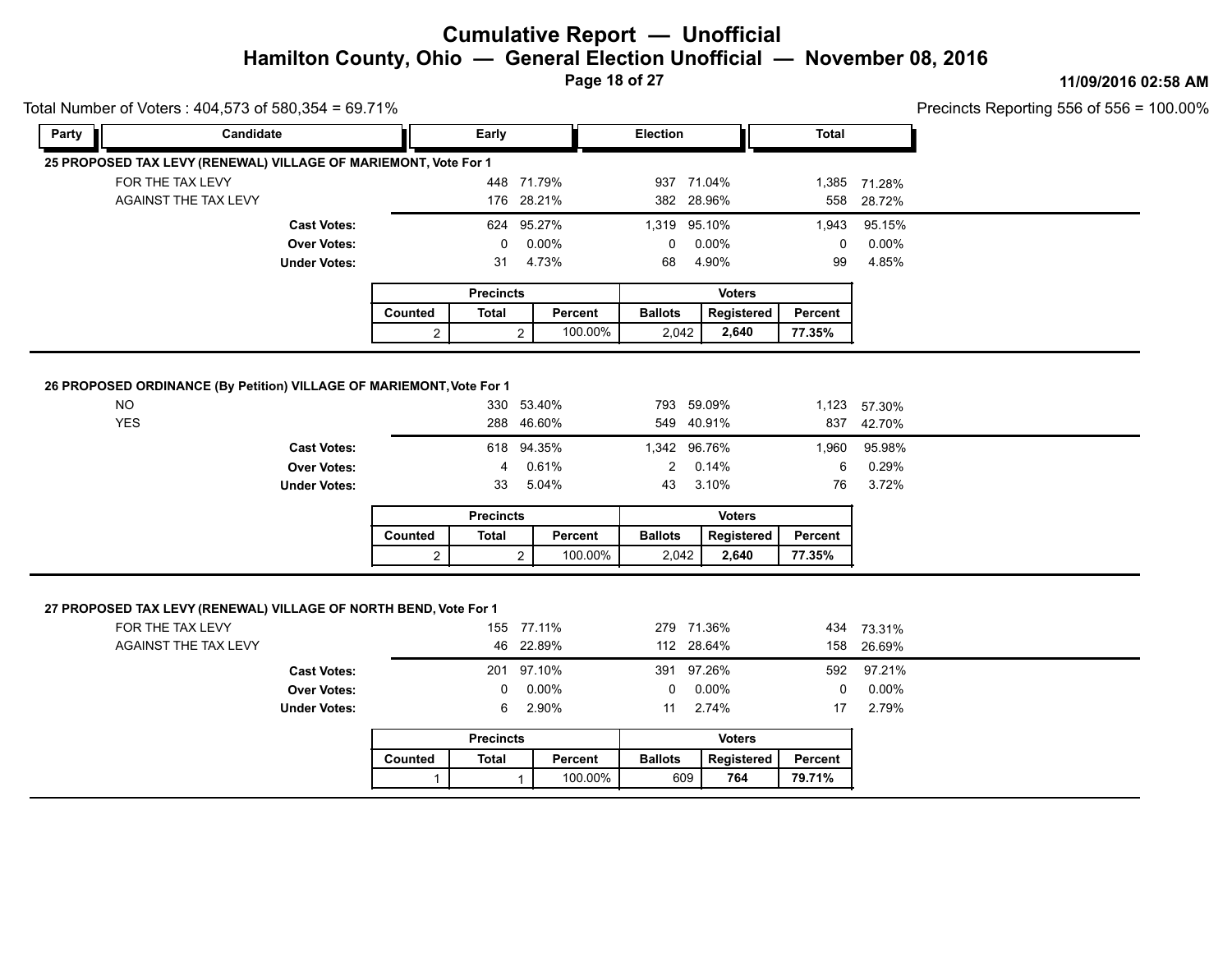**Page 19 of 27**

#### **11/09/2016 02:58 AM**

|       | Total Number of Voters: 404,573 of 580,354 = 69.71%                                                                |                |                              |                    |                               |               |                 |                  | Precincts Reporting 556 of 556 = 1 |
|-------|--------------------------------------------------------------------------------------------------------------------|----------------|------------------------------|--------------------|-------------------------------|---------------|-----------------|------------------|------------------------------------|
| Party | Candidate                                                                                                          |                | Early                        |                    | Election                      |               | <b>Total</b>    |                  |                                    |
|       | 28 PROPOSED TAX LEVY (RENEWAL) VILLAGE OF TERRACE PARK, Vote For 1                                                 |                |                              |                    |                               |               |                 |                  |                                    |
|       | FOR THE TAX LEVY                                                                                                   |                |                              | 313 80.67%         | 787 79.25%                    |               | 1,100           | 79.65%           |                                    |
|       | AGAINST THE TAX LEVY                                                                                               |                |                              | 75 19.33%          | 206 20.75%                    |               | 281             | 20.35%           |                                    |
|       | <b>Cast Votes:</b>                                                                                                 |                | 388                          | 96.04%             | 993 96.22%                    |               | 1,381           | 96.17%           |                                    |
|       | <b>Over Votes:</b>                                                                                                 |                | 1                            | 0.25%              | 0                             | 0.00%         | $\mathbf{1}$    | 0.07%            |                                    |
|       | <b>Under Votes:</b>                                                                                                |                | 15                           | 3.71%              | 39                            | 3.78%         | 54              | 3.76%            |                                    |
|       |                                                                                                                    |                | <b>Precincts</b>             |                    |                               | <b>Voters</b> |                 |                  |                                    |
|       |                                                                                                                    | Counted        | <b>Total</b>                 | Percent            | <b>Ballots</b>                | Registered    | Percent         |                  |                                    |
|       |                                                                                                                    | $\overline{2}$ | $\overline{2}$               | 100.00%            | 1,436                         | 1,785         | 80.45%          |                  |                                    |
|       | <b>Over Votes:</b><br><b>Under Votes:</b>                                                                          |                | 0                            | 0.00%<br>91 17.11% | 0<br>169 14.52%               | 0.00%         | 0<br>260        | 0.00%<br>15.33%  |                                    |
|       |                                                                                                                    |                | <b>Precincts</b>             |                    |                               | <b>Voters</b> |                 |                  |                                    |
|       |                                                                                                                    | Counted        | <b>Total</b>                 | Percent            | <b>Ballots</b>                | Registered    | Percent         |                  |                                    |
|       |                                                                                                                    | 2              | 2                            | 100.00%            | 1,696                         | 2,587         | 65.56%          |                  |                                    |
|       | 30 PROPOSED TAX LEVY (ADDITIONAL) ANDERSON TOWNSHIP, Vote For 1<br>FOR THE TAX LEVY<br><b>AGAINST THE TAX LEVY</b> |                | 4,612 66.44%<br>2,330 33.56% |                    | 12,228 66.29%<br>6,217 33.71% |               | 16,840<br>8,547 | 66.33%<br>33.67% |                                    |
|       | <b>Cast Votes:</b><br><b>Over Votes:</b>                                                                           |                | 6,942 95.73%<br>12           | 0.17%              | 18,445 95.48%<br>21           | 0.11%         | 25,387<br>33    | 95.55%<br>0.12%  |                                    |
|       | <b>Under Votes:</b>                                                                                                |                | 298                          | 4.11%              | 852                           | 4.41%         | 1,150           | 4.33%            |                                    |
|       |                                                                                                                    |                | <b>Precincts</b>             |                    |                               | <b>Voters</b> |                 |                  |                                    |
|       |                                                                                                                    | Counted        | <b>Total</b>                 | Percent            | <b>Ballots</b>                | Registered    | <b>Percent</b>  |                  |                                    |
|       |                                                                                                                    | 32             | 32                           | 100.00%            | 26,570                        | 32,809        | 80.98%          |                  |                                    |
|       |                                                                                                                    |                |                              |                    |                               |               |                 |                  |                                    |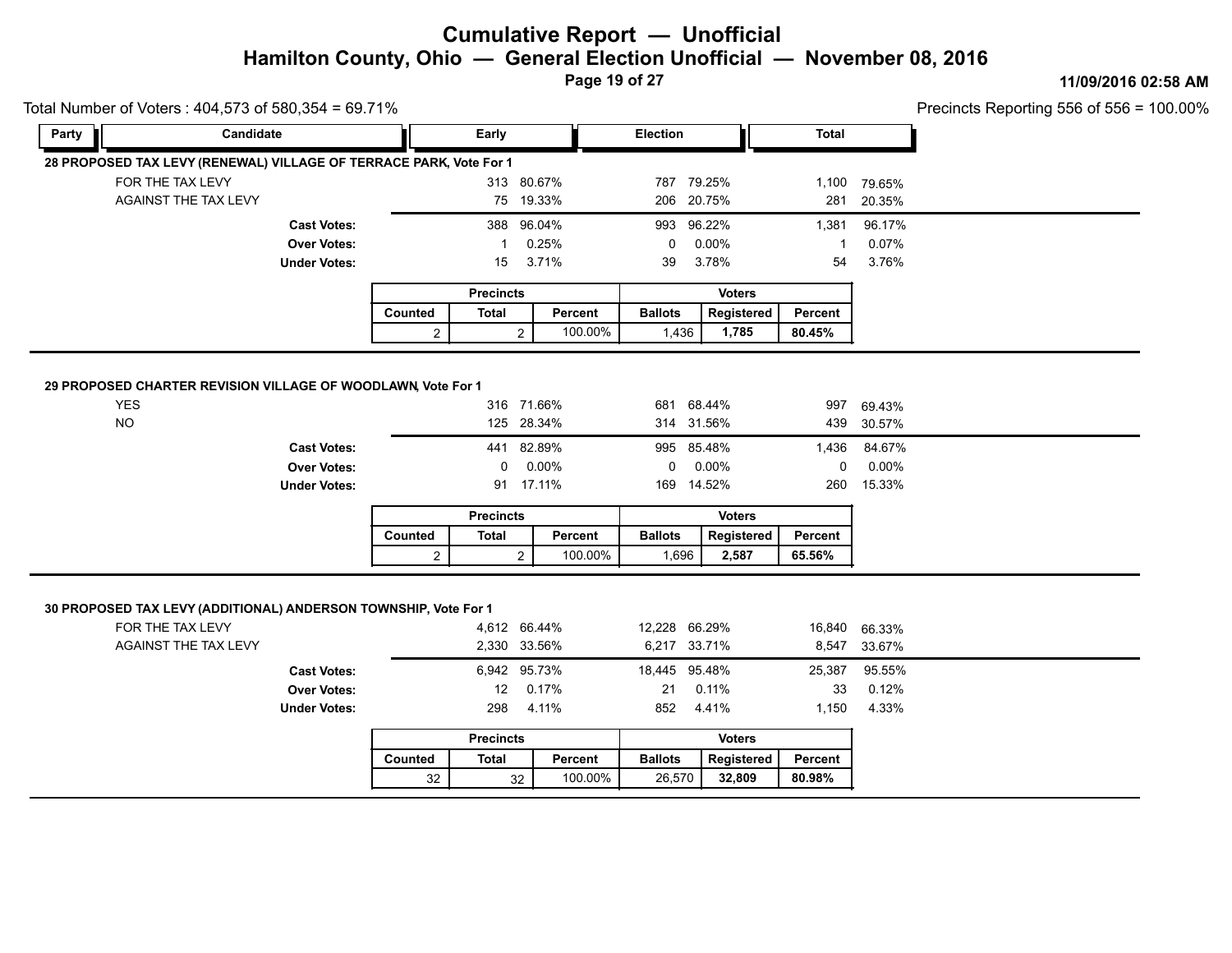**Page 20 of 27**

#### **11/09/2016 02:58 AM**

Precincts Reporting 556 of 556 = 100.00%

19 100.00% **19,604 77.94%**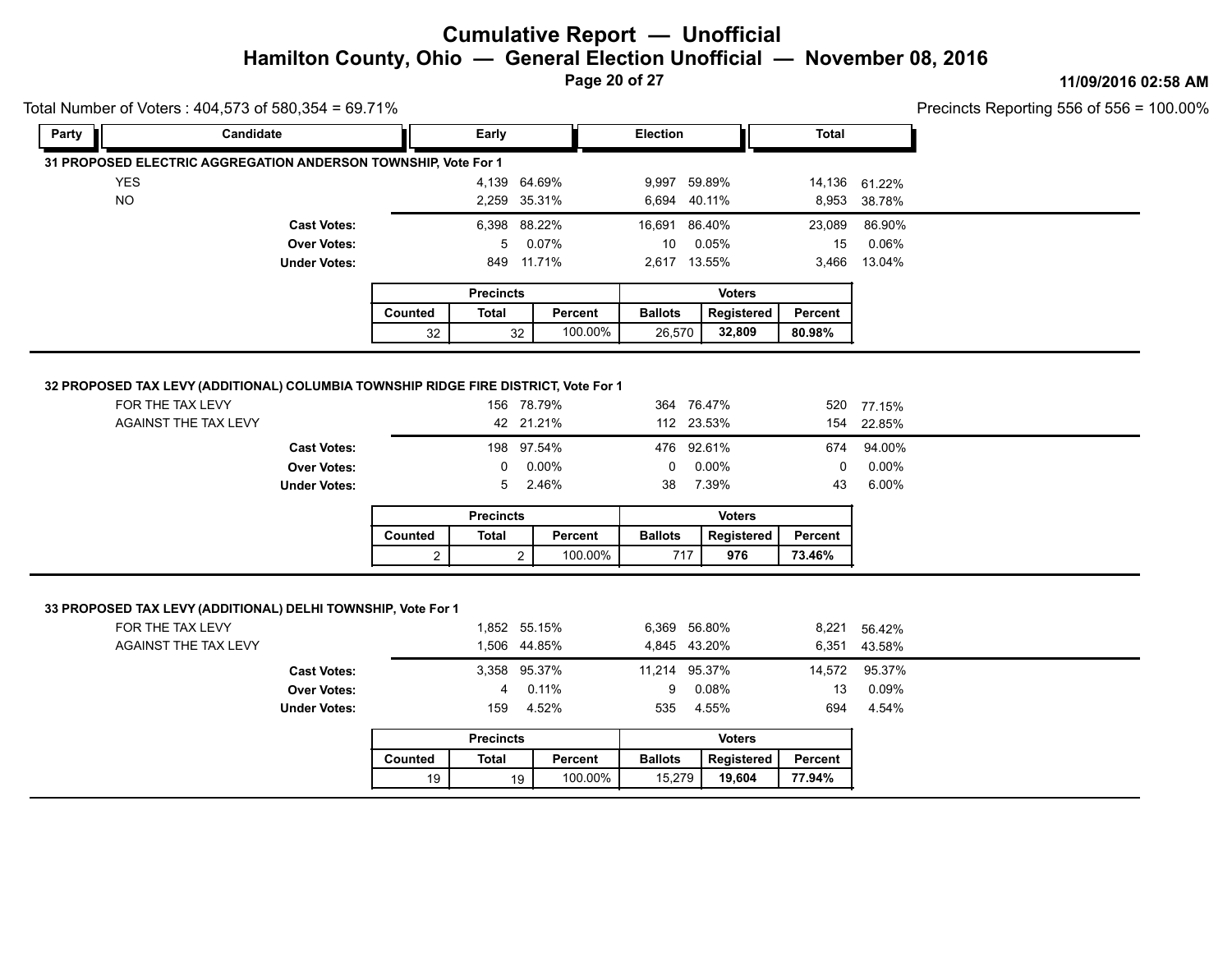**Page 21 of 27**

#### **11/09/2016 02:58 AM**

Precincts Reporting 556 of 556 = 100.00%

| Total Number of Voters: 404,573 of 580,354 = 69.71% |                                                                                                              |                                                                 |         |                              |                                            |         |                                              |                                 |                       |                                  | Precincts Reporting 556 of 556 = 2 |
|-----------------------------------------------------|--------------------------------------------------------------------------------------------------------------|-----------------------------------------------------------------|---------|------------------------------|--------------------------------------------|---------|----------------------------------------------|---------------------------------|-----------------------|----------------------------------|------------------------------------|
| Party                                               | Candidate                                                                                                    |                                                                 |         | <b>Early</b>                 |                                            |         | Election                                     |                                 | <b>Total</b>          |                                  |                                    |
|                                                     | 34 PROPOSED TAX LEVY (RENEWAL) GREEN TOWNSHIP, ROADS, Vote For 1                                             |                                                                 |         |                              |                                            |         |                                              |                                 |                       |                                  |                                    |
|                                                     | FOR THE TAX LEVY                                                                                             |                                                                 |         |                              | 7,483 80.29%                               |         | 17,422 73.61%                                |                                 |                       | 24,905 75.50%                    |                                    |
|                                                     | AGAINST THE TAX LEVY                                                                                         |                                                                 |         |                              | 1,837 19.71%                               |         | 6,246 26.39%                                 |                                 |                       | 8,083 24.50%                     |                                    |
|                                                     |                                                                                                              | <b>Cast Votes:</b>                                              |         |                              | 9,320 96.57%                               |         | 23,668 94.83%                                |                                 | 32,988                | 95.32%                           |                                    |
|                                                     |                                                                                                              | <b>Over Votes:</b>                                              |         | 8                            | 0.08%                                      |         | 16                                           | 0.06%                           | 24                    | 0.07%                            |                                    |
|                                                     |                                                                                                              | <b>Under Votes:</b>                                             |         | 323                          | 3.35%                                      |         | 1,274                                        | 5.10%                           | 1,597                 | 4.61%                            |                                    |
|                                                     |                                                                                                              |                                                                 |         | <b>Precincts</b>             |                                            |         |                                              | <b>Voters</b>                   |                       |                                  |                                    |
|                                                     |                                                                                                              |                                                                 | Counted | <b>Total</b>                 |                                            | Percent | <b>Ballots</b>                               | Registered                      | Percent               |                                  |                                    |
|                                                     |                                                                                                              |                                                                 | 43      |                              | 43                                         | 100.00% | 34,609                                       | 43,005                          | 80.48%                |                                  |                                    |
|                                                     |                                                                                                              | <b>Cast Votes:</b><br><b>Over Votes:</b><br><b>Under Votes:</b> |         | 8<br>263<br><b>Precincts</b> | 9,380 97.19%<br>0.08%<br>2.73%             |         | 23,788 95.31%<br>13<br>1,157                 | 0.05%<br>4.64%<br><b>Voters</b> | 33,168<br>21<br>1,420 | 95.84%<br>0.06%<br>4.10%         |                                    |
|                                                     |                                                                                                              |                                                                 | Counted | <b>Total</b>                 |                                            | Percent | <b>Ballots</b>                               | Registered                      | Percent               |                                  |                                    |
|                                                     |                                                                                                              |                                                                 | 43      |                              | 43                                         | 100.00% | 34,609                                       | 43,005                          | 80.48%                |                                  |                                    |
|                                                     | 36 PROPOSED TAX LEVY (RENEWAL) MIAMI TOWNSHIP, Vote For 1<br>FOR THE TAX LEVY<br><b>AGAINST THE TAX LEVY</b> | <b>Cast Votes:</b>                                              |         |                              | 1,656 72.22%<br>637 27.78%<br>2,293 95.50% |         | 3,917 64.50%<br>2,156 35.50%<br>6,073 93.49% |                                 | 2,793<br>8,366        | 5,573 66.61%<br>33.39%<br>94.03% |                                    |
|                                                     |                                                                                                              | <b>Over Votes:</b>                                              |         | $\overline{2}$               | 0.08%                                      |         | $\overline{2}$                               | 0.03%                           | 4                     | 0.04%                            |                                    |
|                                                     |                                                                                                              | <b>Under Votes:</b>                                             |         | 106                          | 4.41%                                      |         | 421                                          | 6.48%                           | 527                   | 5.92%                            |                                    |
|                                                     |                                                                                                              |                                                                 |         | <b>Precincts</b>             |                                            |         |                                              | <b>Voters</b>                   |                       |                                  |                                    |
|                                                     |                                                                                                              |                                                                 | Counted | Total                        |                                            | Percent | <b>Ballots</b>                               | Registered                      | Percent               |                                  |                                    |

100.00%

8,897 11,461

100.00% **11,461 77.63%** 

 $12$  12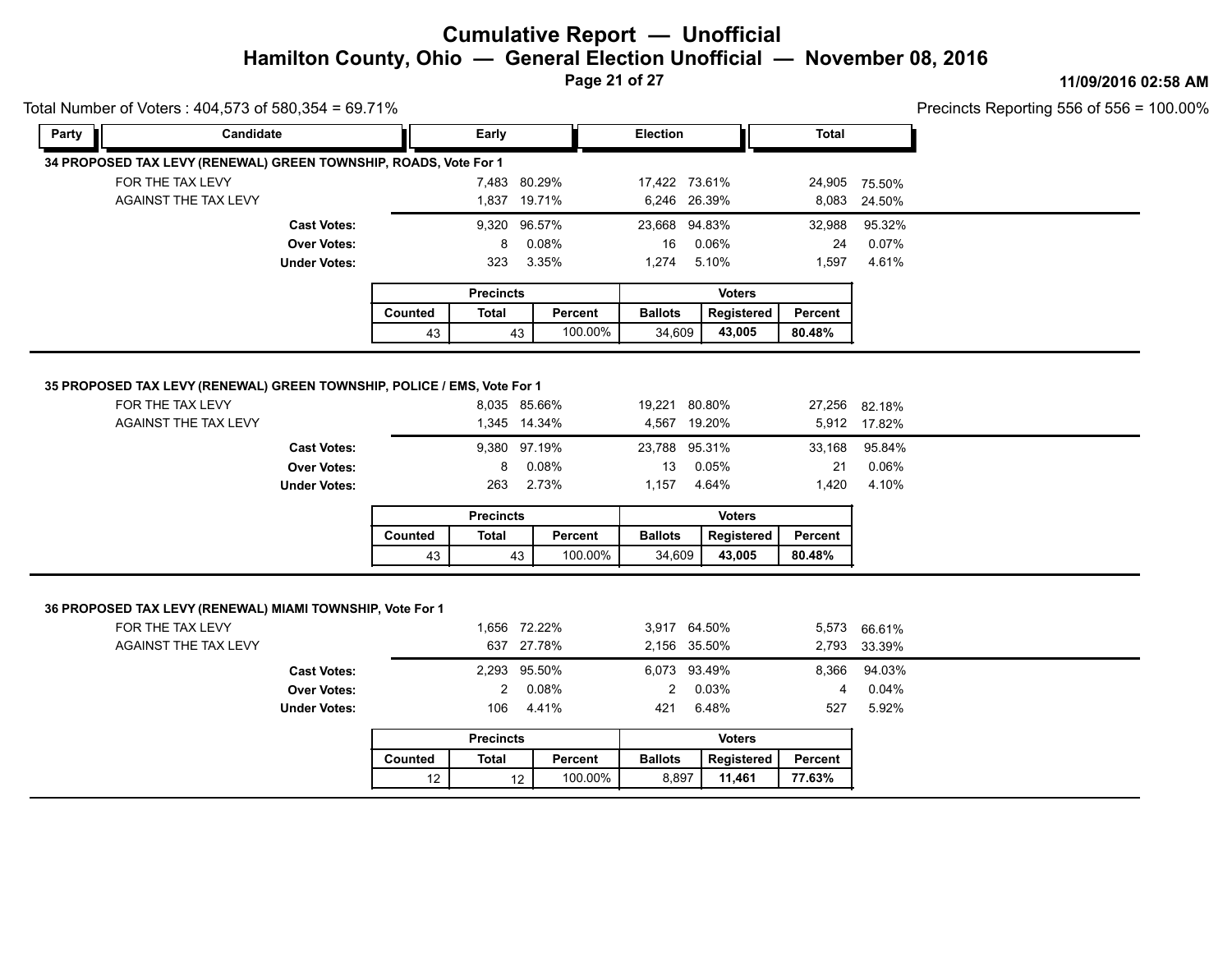**Page 22 of 27**

#### **11/09/2016 02:58 AM**

Precincts Reporting 556 of 556 = 100.00%

|                                                                                                                         | Total Number of Voters: 404,573 of 580,354 = 69.71%             |         |                     |                                         |                       |                                |                      |                                    | Precincts Reporting 556 of 556 = |
|-------------------------------------------------------------------------------------------------------------------------|-----------------------------------------------------------------|---------|---------------------|-----------------------------------------|-----------------------|--------------------------------|----------------------|------------------------------------|----------------------------------|
| Party                                                                                                                   | Candidate                                                       |         | Early               |                                         | <b>Election</b>       |                                | <b>Total</b>         |                                    |                                  |
| 37 SPECIAL ELECTION BY PETITION LOCAL OPTION ELECTION SUNDAY SALE OF LIQUOR SPRINGFIELD G Vote For 1                    |                                                                 |         |                     |                                         |                       |                                |                      |                                    |                                  |
| <b>YES</b>                                                                                                              |                                                                 |         |                     | 138 61.61%                              | 446 72.52%            |                                | 584                  | 69.61%                             |                                  |
| <b>NO</b>                                                                                                               |                                                                 |         |                     | 86 38.39%                               | 169 27.48%            |                                | 255                  | 30.39%                             |                                  |
|                                                                                                                         | <b>Cast Votes:</b>                                              |         |                     | 224 94.51%                              | 615 92.48%            |                                | 839                  | 93.02%                             |                                  |
|                                                                                                                         | <b>Over Votes:</b>                                              |         | 0                   | 0.00%                                   | 0                     | 0.00%                          | 0                    | $0.00\%$                           |                                  |
|                                                                                                                         | <b>Under Votes:</b>                                             |         | 13                  | 5.49%                                   | 50                    | 7.52%                          | 63                   | 6.98%                              |                                  |
|                                                                                                                         |                                                                 |         | <b>Precincts</b>    |                                         |                       | <b>Voters</b>                  |                      |                                    |                                  |
|                                                                                                                         |                                                                 | Counted | <b>Total</b>        | Percent                                 | <b>Ballots</b>        | Registered                     | Percent              |                                    |                                  |
|                                                                                                                         |                                                                 | 1       |                     | 100.00%<br>$\mathbf{1}$                 | 902                   | 1,220                          | 73.93%               |                                    |                                  |
| <b>YES</b>                                                                                                              | <b>Cast Votes:</b><br><b>Over Votes:</b><br><b>Under Votes:</b> |         | 0<br>$\overline{2}$ | 9 16.07%<br>56 96.55%<br>0.00%<br>3.45% | 136 92.52%<br>0<br>11 | 42 30.88%<br>$0.00\%$<br>7.48% | 51<br>192<br>0<br>13 | 26.56%<br>93.66%<br>0.00%<br>6.34% |                                  |
|                                                                                                                         |                                                                 |         | <b>Precincts</b>    |                                         |                       | <b>Voters</b>                  |                      |                                    |                                  |
|                                                                                                                         |                                                                 | Counted | <b>Total</b>        | Percent                                 | <b>Ballots</b>        | Registered                     | Percent              |                                    |                                  |
|                                                                                                                         |                                                                 |         |                     |                                         |                       |                                |                      |                                    |                                  |
|                                                                                                                         |                                                                 |         |                     | 100.00%                                 | 205                   | 302                            | 67.88%               |                                    |                                  |
| 39 SPECIAL ELECTION BY PETITION LOCAL OPTION ELECTION ON SALE OF BEER SPFLD L, ON/OFF PREMISES, Vote For 1<br><b>NO</b> |                                                                 |         |                     | 42 77.78%                               |                       | 87 63.97%                      | 129                  | 67.89%                             |                                  |
| <b>YES</b>                                                                                                              | <b>Cast Votes:</b>                                              |         |                     | 12 22.22%<br>54 93.10%                  | 136 92.52%            | 49 36.03%                      | 61<br>190            | 32.11%<br>92.68%                   |                                  |

Under Votes: 4 6.90%

|         | Voters<br><b>Precincts</b> |         |                |            |                |  |  |  |
|---------|----------------------------|---------|----------------|------------|----------------|--|--|--|
| Counted | Total                      | Percent | <b>Ballots</b> | Registered | <b>Percent</b> |  |  |  |
|         |                            | 100.00% | 205            | 302        | 67.88%         |  |  |  |

11 7.48%

11 7.48% 15 7.32%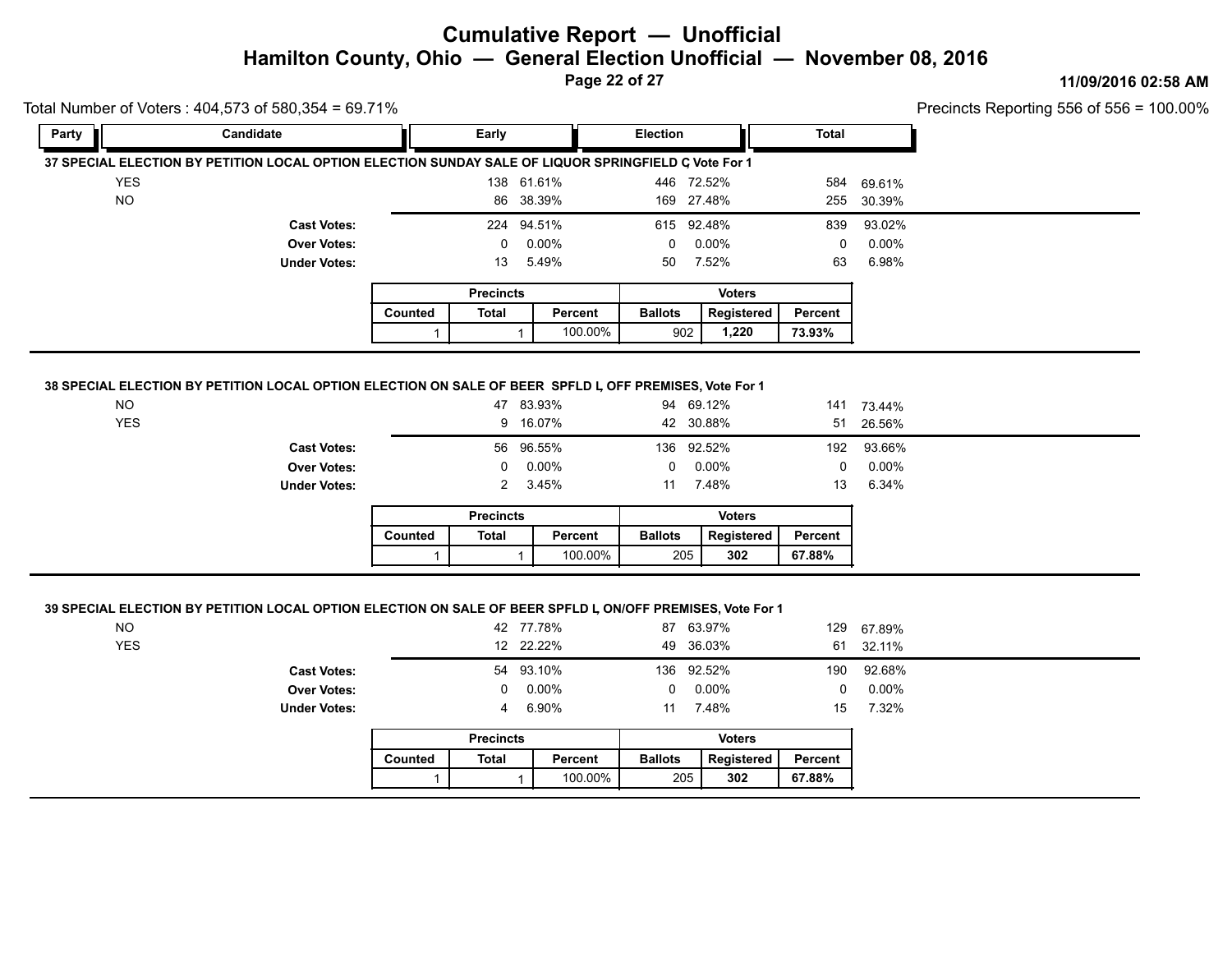**Page 23 of 27**

#### **11/09/2016 02:58 AM**

100.00%

|                         | Total Number of Voters : 404,573 of 580,354 = 69.71%                                         |         |                            |                             |                        |                                 |                |                             | Precincts Reporting 556 of 556 = |
|-------------------------|----------------------------------------------------------------------------------------------|---------|----------------------------|-----------------------------|------------------------|---------------------------------|----------------|-----------------------------|----------------------------------|
| Party                   | Candidate                                                                                    |         | Early                      |                             | Election               |                                 | <b>Total</b>   |                             |                                  |
|                         | 40 SPECIAL ELECTION BY PETITION LOCAL OPTION ELECTION SPFLD L, SALE OFF PREMISES, Vote For 1 |         |                            |                             |                        |                                 |                |                             |                                  |
| <b>NO</b>               |                                                                                              |         |                            | 48 85.71%                   | 90 66.67%              |                                 |                | 138 72.25%                  |                                  |
| <b>YES</b>              |                                                                                              |         |                            | 8 14.29%                    | 45 33.33%              |                                 | 53             | 27.75%                      |                                  |
|                         | <b>Cast Votes:</b>                                                                           |         |                            | 56 96.55%                   | 135 91.84%             |                                 | 191            | 93.17%                      |                                  |
|                         | <b>Over Votes:</b>                                                                           |         | 0                          | 0.00%                       | $\mathbf 0$            | 0.00%                           | $\mathbf 0$    | $0.00\%$                    |                                  |
|                         | <b>Under Votes:</b>                                                                          |         | 2                          | 3.45%                       | 12                     | 8.16%                           | 14             | 6.83%                       |                                  |
|                         |                                                                                              |         | <b>Precincts</b>           |                             |                        | <b>Voters</b>                   |                |                             |                                  |
|                         |                                                                                              | Counted | <b>Total</b>               | <b>Percent</b>              | <b>Ballots</b>         | Registered                      | Percent        |                             |                                  |
|                         |                                                                                              |         |                            | 100.00%                     | 205                    | 302                             | 67.88%         |                             |                                  |
|                         | <b>Cast Votes:</b><br><b>Over Votes:</b><br><b>Under Votes:</b>                              |         | 0<br>2<br><b>Precincts</b> | 56 96.55%<br>0.00%<br>3.45% | 138 93.88%<br>0<br>9   | 0.00%<br>6.12%<br><b>Voters</b> | 194<br>0<br>11 | 94.63%<br>$0.00\%$<br>5.37% |                                  |
|                         |                                                                                              | Counted | <b>Total</b>               | Percent                     | <b>Ballots</b>         | Registered                      | Percent        |                             |                                  |
|                         |                                                                                              |         | $\mathbf 1$                | 100.00%                     | 205                    | 302                             | 67.88%         |                             |                                  |
| <b>NO</b><br><b>YES</b> | 42 SPECIAL ELECTION BY PETITION LOCAL OPTION ELECTION SPFLD L, SALE BY GLASS, Vote For 1     |         |                            | 46 82.14%<br>10 17.86%      | 85 62.50%<br>51 37.50% |                                 |                | 131 68.23%<br>61 31.77%     |                                  |
|                         | <b>Cast Votes:</b>                                                                           |         |                            | 56 96.55%                   | 136 92.52%             |                                 | 192            | 93.66%                      |                                  |
|                         | <b>Over Votes:</b>                                                                           |         | 0                          | $0.00\%$                    | 0                      | $0.00\%$                        | $\mathbf 0$    | $0.00\%$                    |                                  |
|                         | <b>Under Votes:</b>                                                                          |         | 2                          | 3.45%                       | 11 7.48%               |                                 | 13             | 6.34%                       |                                  |
|                         |                                                                                              |         | <b>Precincts</b>           |                             |                        | <b>Voters</b>                   |                |                             |                                  |

|         | <b>Precincts</b> |         | <b>Voters</b>  |            |         |  |  |  |
|---------|------------------|---------|----------------|------------|---------|--|--|--|
| Counted | Total            | Percent | <b>Ballots</b> | Reaistered | Percent |  |  |  |
|         |                  | 100.00% | 205            | 302        | 67.88%  |  |  |  |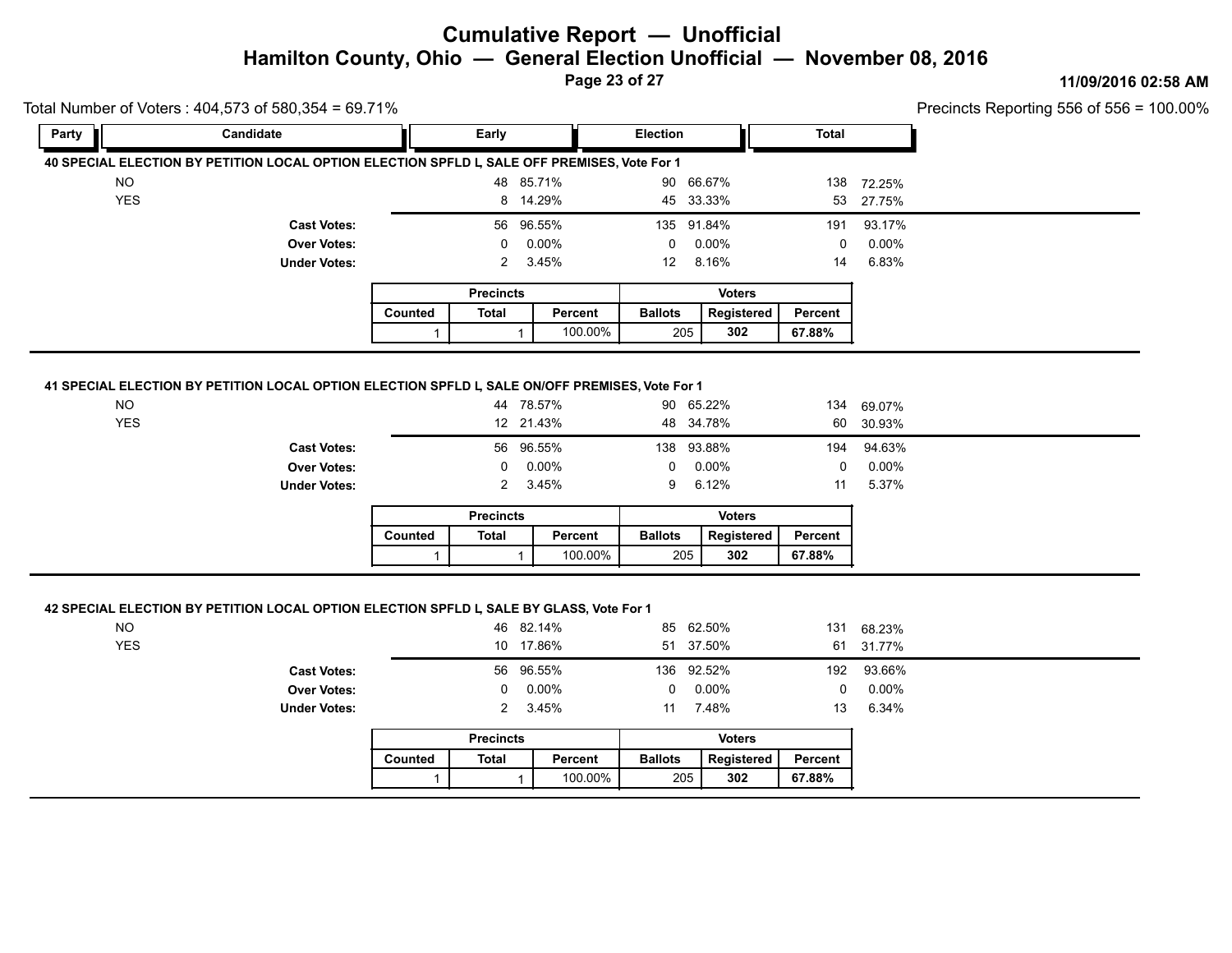**Page 24 of 27**

#### **11/09/2016 02:58 AM**

|                                                                                                                                    |                                                                 |              |                                                     |                   |                                                          |                                 |                            |                                                    | Precincts Reporting 556 of 556 = 2 |
|------------------------------------------------------------------------------------------------------------------------------------|-----------------------------------------------------------------|--------------|-----------------------------------------------------|-------------------|----------------------------------------------------------|---------------------------------|----------------------------|----------------------------------------------------|------------------------------------|
| Party                                                                                                                              | Candidate                                                       |              | Early                                               |                   | <b>Election</b>                                          |                                 | <b>Total</b>               |                                                    |                                    |
| 43 SPECIAL ELECTION BY PETITION LOCAL OPTION ELECTION SPFLD L, SALE BY PACKAGE, Vote For 1                                         |                                                                 |              |                                                     |                   |                                                          |                                 |                            |                                                    |                                    |
| <b>NO</b>                                                                                                                          |                                                                 |              | 43 76.79%                                           |                   | 78 56.52%                                                |                                 | 121                        | 62.37%                                             |                                    |
| <b>YES</b>                                                                                                                         |                                                                 |              | 13 23.21%                                           |                   | 60 43.48%                                                |                                 | 73                         | 37.63%                                             |                                    |
|                                                                                                                                    | <b>Cast Votes:</b>                                              |              | 56 96.55%                                           |                   | 138 93.88%                                               |                                 | 194                        | 94.63%                                             |                                    |
|                                                                                                                                    | <b>Over Votes:</b>                                              |              | 0                                                   | 0.00%             | 0                                                        | 0.00%                           | 0                          | 0.00%                                              |                                    |
|                                                                                                                                    | <b>Under Votes:</b>                                             |              | 2                                                   | 3.45%             | 9                                                        | 6.12%                           | 11                         | 5.37%                                              |                                    |
|                                                                                                                                    |                                                                 |              | <b>Precincts</b>                                    |                   |                                                          | <b>Voters</b>                   |                            |                                                    |                                    |
|                                                                                                                                    |                                                                 | Counted      | <b>Total</b>                                        | Percent           | <b>Ballots</b>                                           | Registered                      | Percent                    |                                                    |                                    |
|                                                                                                                                    |                                                                 | $\mathbf{1}$ |                                                     | 100.00%           | 205                                                      | 302                             | 67.88%                     |                                                    |                                    |
|                                                                                                                                    | <b>Cast Votes:</b><br><b>Over Votes:</b><br><b>Under Votes:</b> |              | 41,894 94.24%<br>47<br>2,514<br><b>Precincts</b>    | 0.11%<br>5.66%    | 99,529 94.32%<br>104<br>5,885                            | 0.10%<br>5.58%<br><b>Voters</b> | 141,423<br>151<br>8,399    | 94.30%<br>0.10%<br>5.60%                           |                                    |
|                                                                                                                                    |                                                                 | Counted      |                                                     |                   |                                                          |                                 |                            |                                                    |                                    |
|                                                                                                                                    |                                                                 |              | <b>Total</b>                                        | Percent           | <b>Ballots</b>                                           | <b>Registered</b>               | Percent                    |                                                    |                                    |
|                                                                                                                                    |                                                                 | 226          | 226                                                 | 100.00%           | 149,973                                                  | 241,920                         | 61.99%                     |                                                    |                                    |
| 45 PROPOSED BOND ISSUE DEER PARK COMMUNITY CITY SCHOOL DISTRICT, Vote For 1<br>FOR THE BOND ISSUE<br><b>AGAINST THE BOND ISSUE</b> | <b>Cast Votes:</b><br><b>Over Votes:</b><br><b>Under Votes:</b> |              | 731 55.13%<br>595 44.87%<br>1,326 95.12%<br>0<br>68 | $0.00\%$<br>4.88% | 2,875 62.11%<br>1,754 37.89%<br>4,629 95.92%<br>6<br>191 | 0.12%<br>3.96%                  | 2,349<br>5,955<br>6<br>259 | 3,606 60.55%<br>39.45%<br>95.74%<br>0.10%<br>4.16% |                                    |

|         | <b>Precincts</b> |         |                | <b>Voters</b> |         |
|---------|------------------|---------|----------------|---------------|---------|
| Counted | Total            | Percent | <b>Ballots</b> | Reaistered    | Percent |
| 10      | 10               | 100.00% | 6.220          | 8.399         | 74.06%  |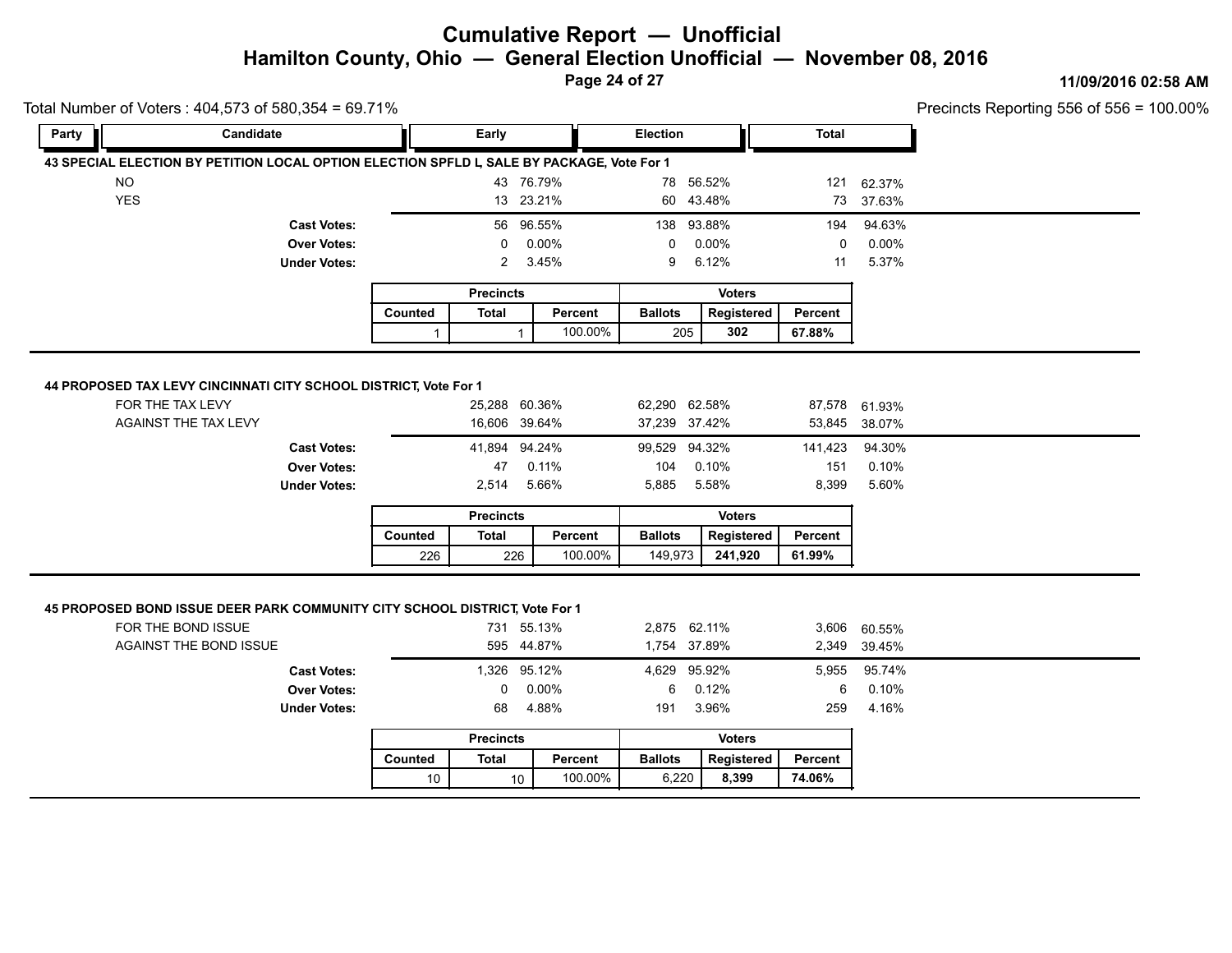**Page 25 of 27**

#### **11/09/2016 02:58 AM**

| Total Number of Voters: 404,573 of 580,354 = 69.71% |                                                                                                                               |         |                                       |                              |                                          |                |                                |                                          |  |
|-----------------------------------------------------|-------------------------------------------------------------------------------------------------------------------------------|---------|---------------------------------------|------------------------------|------------------------------------------|----------------|--------------------------------|------------------------------------------|--|
| Party                                               | Candidate                                                                                                                     |         | Early                                 |                              | Election                                 |                | <b>Total</b>                   |                                          |  |
|                                                     | 46 PROPOSED TAX LEVY (ADDITIONAL) MADEIRA CITY SCHOOL DISTRICT, Vote For 1                                                    |         |                                       |                              |                                          |                |                                |                                          |  |
| FOR THE TAX LEVY                                    |                                                                                                                               |         | 1,054 62.11%                          |                              | 2,266 60.23%                             |                | 3,320                          | 60.82%                                   |  |
| AGAINST THE TAX LEVY                                |                                                                                                                               |         |                                       | 643 37.89%                   | 1,496 39.77%                             |                | 2,139                          | 39.18%                                   |  |
|                                                     | <b>Cast Votes:</b>                                                                                                            |         | 1,697 97.14%                          |                              | 3,762 97.03%                             |                | 5,459                          | 97.07%                                   |  |
|                                                     | <b>Over Votes:</b>                                                                                                            |         | 2                                     | 0.11%                        | 5                                        | 0.13%          | 7                              | 0.12%                                    |  |
|                                                     | <b>Under Votes:</b>                                                                                                           |         | 48                                    | 2.75%                        | 110                                      | 2.84%          | 158                            | 2.81%                                    |  |
|                                                     |                                                                                                                               |         | <b>Precincts</b>                      |                              |                                          | <b>Voters</b>  |                                |                                          |  |
|                                                     |                                                                                                                               | Counted | <b>Total</b>                          | Percent                      | <b>Ballots</b>                           | Registered     | <b>Percent</b>                 |                                          |  |
|                                                     |                                                                                                                               | 9       |                                       | 100.00%<br>9                 | 5,624                                    | 6,910          | 81.39%                         |                                          |  |
| FOR BOND ISSUE AND LEVY                             | 47 PROPOSED BOND ISSUE AND TAX LEVY NORWOOD CITY SCHOOL DISTRICT, Vote For 1                                                  |         |                                       | 836 54.82%                   | 3,434 59.40%                             |                |                                | 4,270 58.45%                             |  |
|                                                     | AGAINST BOND ISSUE AND LEVY<br><b>Cast Votes:</b><br><b>Over Votes:</b><br><b>Under Votes:</b>                                |         | 1,525 93.73%<br>$\overline{2}$<br>100 | 689 45.18%<br>0.12%<br>6.15% | 2,347 40.60%<br>5,781 92.53%<br>5<br>462 | 0.08%<br>7.39% | 7,306<br>$\overline{7}$<br>562 | 3,036 41.55%<br>92.77%<br>0.09%<br>7.14% |  |
|                                                     |                                                                                                                               |         | <b>Precincts</b>                      |                              |                                          | <b>Voters</b>  |                                |                                          |  |
|                                                     |                                                                                                                               | Counted | <b>Total</b>                          | Percent                      | <b>Ballots</b>                           | Registered     | Percent                        |                                          |  |
|                                                     |                                                                                                                               | 11      | 11                                    | 100.00%                      | 7.875                                    | 12,633         | 62.34%                         |                                          |  |
| FOR BOND ISSUE AND LEVY                             | 48 PROPOSED BOND ISSUE AND TAX LEVY ST. BERNARD-ELMWOOD PLACE CITY SCHOOL DISTRICT, Vote For 1<br>AGAINST BOND ISSUE AND LEVY |         |                                       | 273 53.11%<br>241 46.89%     | 1,258 59.28%<br>864 40.72%               |                | 1,531                          | 58.08%<br>1,105 41.92%                   |  |
|                                                     | <b>Cast Votes:</b>                                                                                                            |         |                                       | 514 95.19%                   | 2,122 96.02%                             |                | 2,636                          | 95.85%                                   |  |
|                                                     | <b>Over Votes:</b>                                                                                                            |         | 1                                     | 0.19%                        | $\mathbf 0$                              | $0.00\%$       | 1                              | 0.04%                                    |  |

|         | <b>Precincts</b> |         |                | <b>Voters</b> |         |
|---------|------------------|---------|----------------|---------------|---------|
| Counted | Total            | Percent | <b>Ballots</b> | Reaistered    | Percent |
|         |                  | 100.00% | 2.750          | 4.324         | 63.60%  |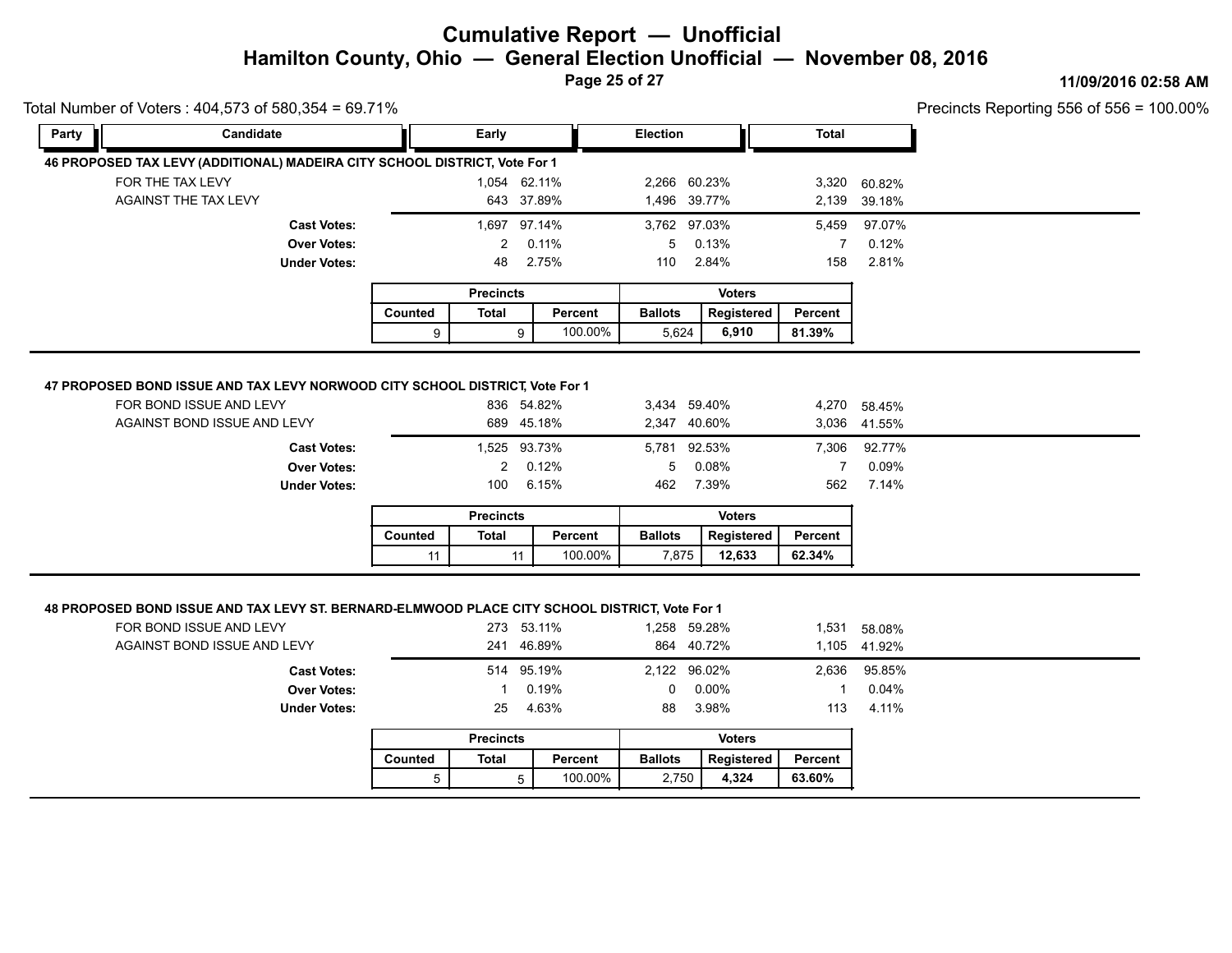**Page 26 of 27**

#### **11/09/2016 02:58 AM**

Precincts Reporting 556 of 556 = 100.00%

| Party | Candidate                                                                                                                 |         | Early                                    |                | Election                                 |                | <b>Total</b>       |                                          |  |
|-------|---------------------------------------------------------------------------------------------------------------------------|---------|------------------------------------------|----------------|------------------------------------------|----------------|--------------------|------------------------------------------|--|
|       | 49 PROPOSED TAX LEVY (ADDITIONAL) SYCAMORE COMMUNITY CITY SCHOOL DISTRICT, Vote For 1                                     |         |                                          |                |                                          |                |                    |                                          |  |
|       | FOR THE TAX LEVY                                                                                                          |         | 3,223 58.23%                             |                | 8,275 61.78%                             |                | 11,498             | 60.74%                                   |  |
|       | AGAINST THE TAX LEVY                                                                                                      |         | 2,312 41.77%                             |                | 5,120 38.22%                             |                |                    | 7,432 39.26%                             |  |
|       | <b>Cast Votes:</b>                                                                                                        |         | 5,535 95.38%                             |                | 13,395 96.02%                            |                | 18,930             | 95.83%                                   |  |
|       | <b>Over Votes:</b>                                                                                                        |         | 3                                        | 0.05%          | 10                                       | 0.07%          | 13                 | 0.07%                                    |  |
|       | <b>Under Votes:</b>                                                                                                       |         | 265                                      | 4.57%          | 545                                      | 3.91%          | 810                | 4.10%                                    |  |
|       |                                                                                                                           |         | <b>Precincts</b>                         |                |                                          | <b>Voters</b>  |                    |                                          |  |
|       |                                                                                                                           | Counted | <b>Total</b>                             | Percent        | <b>Ballots</b>                           | Registered     | <b>Percent</b>     |                                          |  |
|       |                                                                                                                           | 35      | 35                                       | 100.00%        | 19,753                                   | 25,456         | 77.60%             |                                          |  |
|       | <b>AGAINST THE BOND ISSUE</b><br><b>Cast Votes:</b><br><b>Over Votes:</b><br><b>Under Votes:</b>                          |         | 1,677 51.86%<br>3,234 95.74%<br>3<br>141 | 0.09%<br>4.17% | 4,533 46.06%<br>9,841 95.82%<br>4<br>425 | 0.04%<br>4.14% | 13,075<br>7<br>566 | 6,210 47.50%<br>95.80%<br>0.05%<br>4.15% |  |
|       |                                                                                                                           |         | <b>Precincts</b>                         |                |                                          | <b>Voters</b>  |                    |                                          |  |
|       |                                                                                                                           | Counted | <b>Total</b>                             | Percent        | <b>Ballots</b>                           | Registered     | <b>Percent</b>     |                                          |  |
|       |                                                                                                                           | 22      | 22                                       | 100.00%        | 13,648                                   | 18,778         | 72.68%             |                                          |  |
|       | 51 PROPOSED TAX LEVY (ADDITIONAL) ANDERSON TOWNSHIP PARK DISTRICT, Vote For 1<br>FOR THE TAX LEVY<br>AGAINST THE TAX LEVY |         | 4,123 59.10%<br>2,853 40.90%             |                | 11,445 61.44%<br>7,182 38.56%            |                | 15,568<br>10,035   | 60.81%<br>39.19%                         |  |
|       | <b>Cast Votes:</b>                                                                                                        |         | 6,976 96.19%                             |                | 18,627 96.42%                            |                | 25,603             | 96.36%                                   |  |
|       | <b>Over Votes:</b>                                                                                                        |         | 7                                        | 0.10%          | 19                                       | 0.10%          | 26                 | 0.10%                                    |  |

**Under Votes:** 269

Total Number of Voters : 404,573 of 580,354 = 69.71%

|         | <b>Precincts</b> |         |                | <b>Voters</b> |         |
|---------|------------------|---------|----------------|---------------|---------|
| Counted | Total            | Percent | <b>Ballots</b> | Registered    | Percent |
| 32      | 32               | 100.00% | 26.570         | 32.809        | 80.98%  |

3.71% 672 3.48% 941 3.54%

3.48% 3.54%